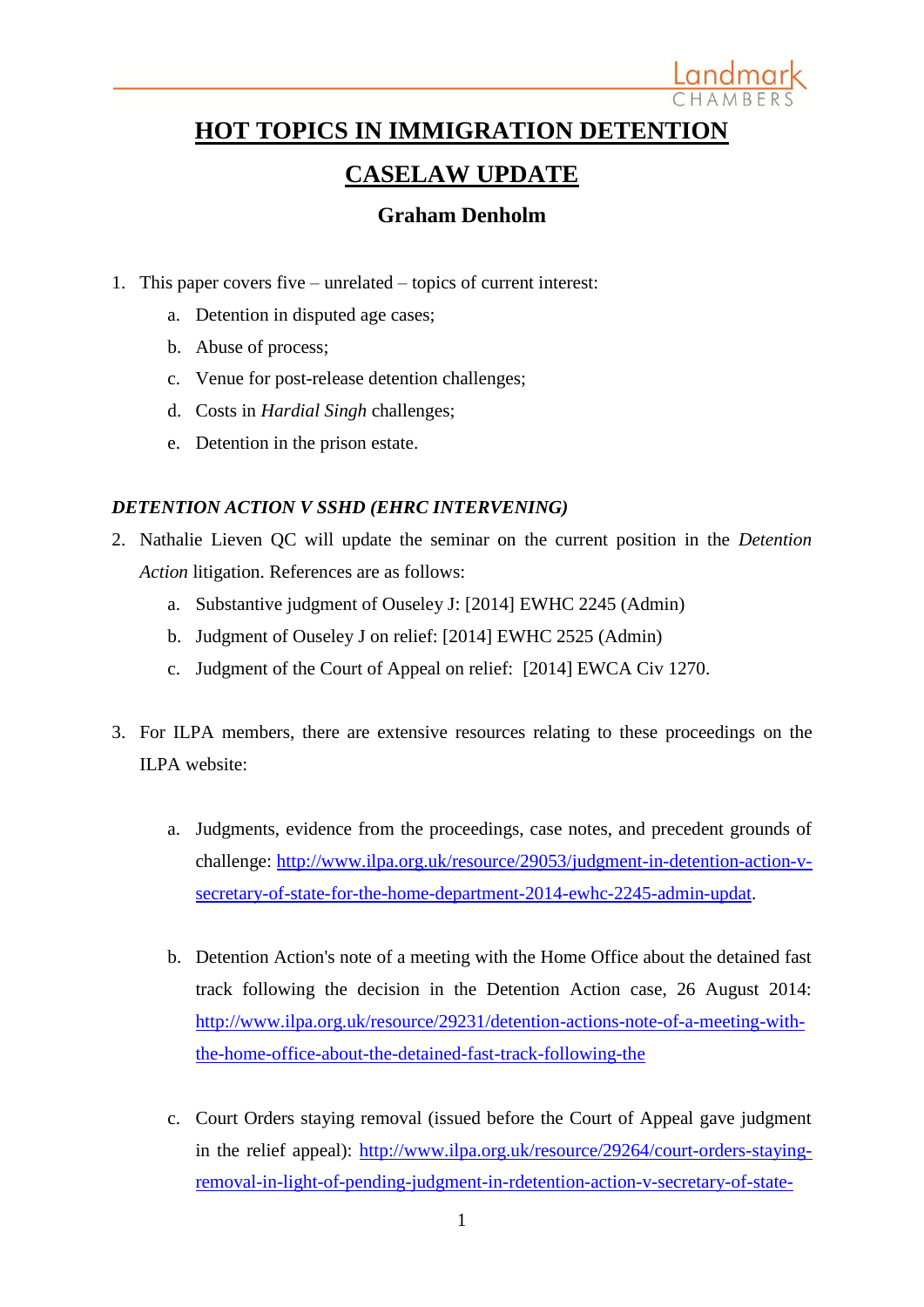

### **AGE DISPUTE CASES**

4. The exercise of detention powers in disputed age cases is subject to the policy guidance in Section 55.9.3.1 of EIG Chapter 55, which is in the following terms:

#### **55.9.3.1. Individuals claiming to be under 18**

The guidance in this section must be read in conjunction with the *Assessing Age* Asylum Instruction (even in non-asylum cases). You may also find it useful to consult Detention Services Order 14/2012 on managing age dispute cases in the detention estate.

The Home Office will accept an individual as under 18 (including those who have previously presented themselves as an adult) unless one or more of the following categories apply (please note this does not apply to individuals previously sentenced by the criminal courts as an adult):

A. There is credible and clear documentary evidence that they are 18 or over.

B. A Merton compliant age assessment by a local authority is available stating that they are 18 years of age or over.

C. Their physical appearance / demeanour very strongly suggests that they are significantly over 18 year of age and no other credible evidence exists to the contrary.

D. The individual:

- prior to detention, gave a date of birth that would make them an adult and/or stated they were an adult; and
- only claimed to be a child after a decision had been taken on their asylum claim; and
- only claimed to be a child after they had been detained; and
- has not provided credible and clear documentary evidence proving their claimed age; and
- does not have a Merton compliant age assessment stating they are a child; and
- does not have an unchallenged court finding indicating that they are a child; and
- physical appearance / demeanour very strongly suggests that they are 18 years of age or over. (all seven criteria within category D must apply).

If an individual claims to be a child in detention the decision on whether to maintain detention or release should be made as promptly as possible.

If one or more of the above categories apply, the following actions, where appropriate, should be completed: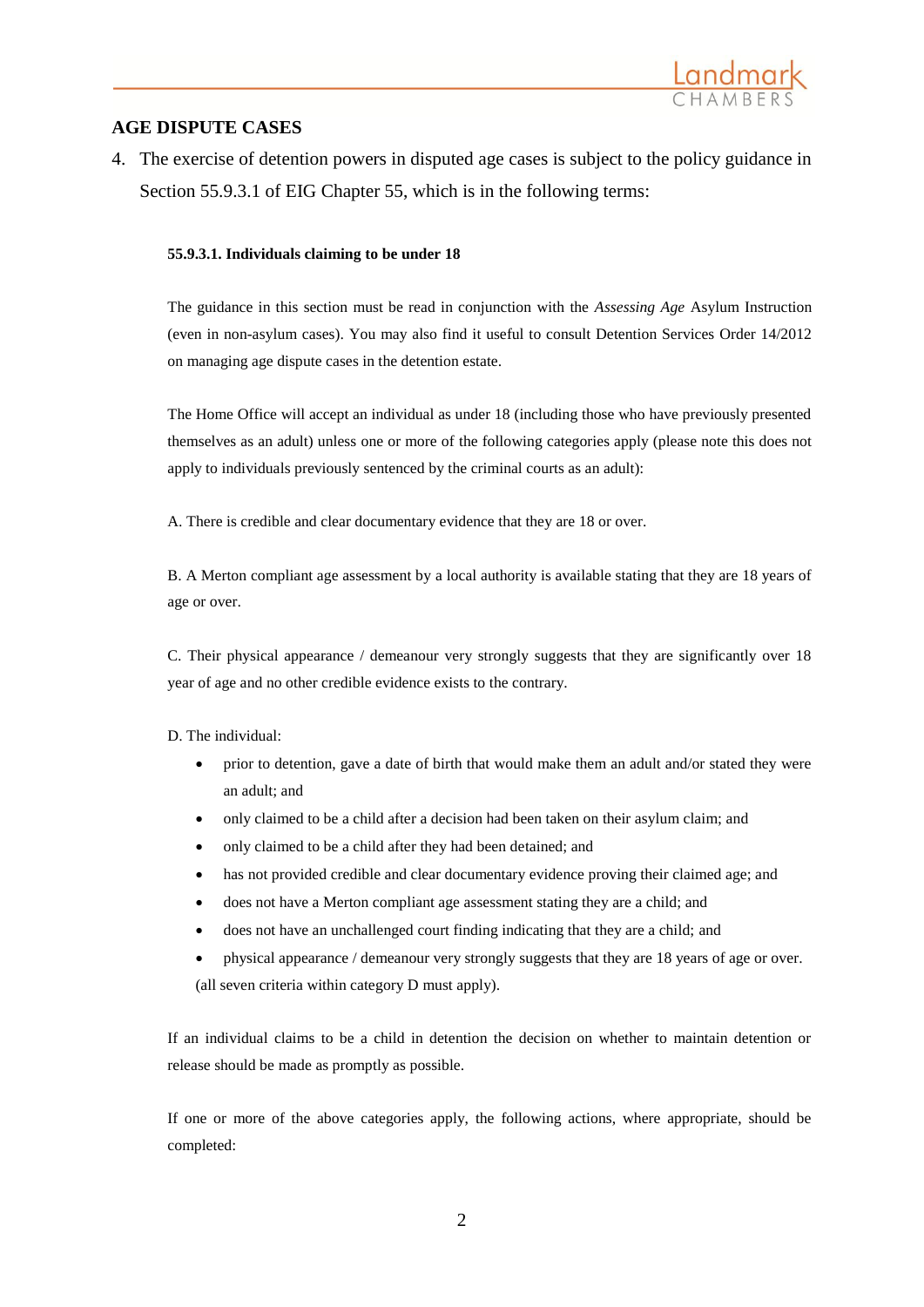- Only if C or D apply: Before a decision is taken, the assessing officer's countersigning officer (who is at least a CIO / HEO must be consulted to act as a 'second pair of eyes'. They must make their own assessment of the individual's age. If the countersigning officer agrees, the individual should be informed that their claimed age is not accepted.
- All cases: Form IS.97M must be completed, signed by the countersigning officer, served on the individual and a copy sent to DEPMU. Form BP7 (ASL.3596) must also be completed,
- Enforcement Instructions and Guidance
- signed and held on file.
- All cases: The individual's date of birth within the 'Person Details' screen on CID must be updated to reflect the Home Office's assessed date of birth – not the individual's claimed date of birth. Failure to complete this action will result in DEPMU refusing to allocate detention space in adult accommodation. For further guidance refer to section '3.3 Updating the individual's case file and CID' of the Assessing age AI.
- All cases: If officers receive relevant new evidence, they should promptly review any previous decision to treat an individual as an adult.
- 5. The starting point, therefore, when detention is under consideration in a disputed age case is that where an individual claims to be a child the Secretary of State will treat that person as a child (and so he or she will not ordinarily be detained) unless:
	- (1) there is 'credible and clear' documentary evidence that the person is over eighteen;
	- (2) a '*Merton* compliant' age assessment by a local authority 'is available' stating that they are 18 years of age or over;
	- (3) the person's appearance or demeanour suggests he or she is 'significantly' older than eighteen;
	- (4) he or she has previously claimed to be an adult, and a number of other criteria are satisfied.

### *(a) Documentary evidence*

6. *Assessing Age* (Section 6) gives guidance on the approach caseworkers should take when deciding whether to accept documentary evidence as proof of a person's claimed age. The problematic nature of apparently official documentation from some countries is addressed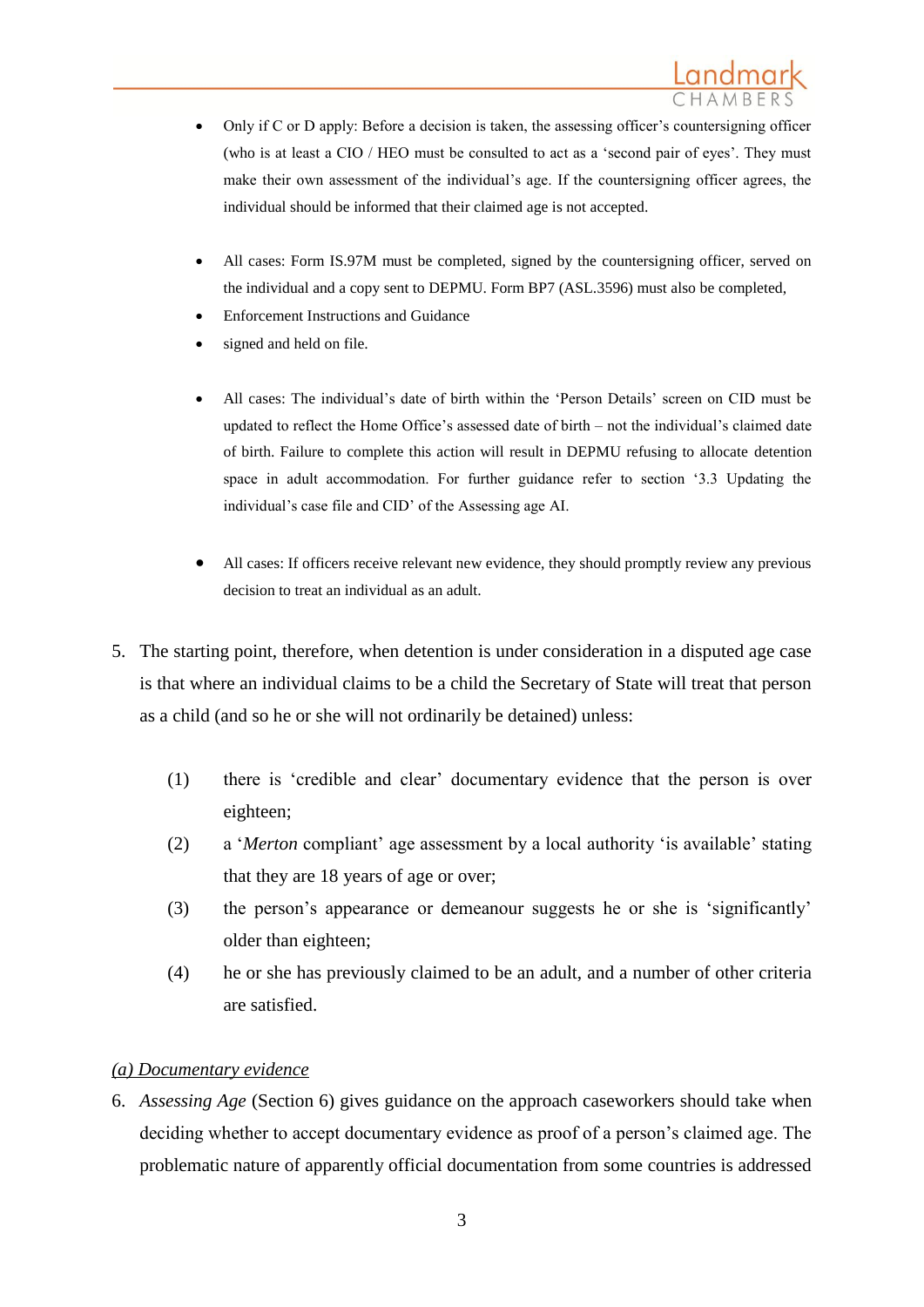

in the Immigration Appeal Tribunal's decision in *Tanveer Ahmed v Secretary of State for the Home Department* [2002] UKIAT 439; [2002] Imm AR 318 at [31].

#### *(b) Local authority age assessments*

7. EIG 55.9.3.1.B provides that, for detention purposes, a young person who is claiming to be a child will be treated as an adult where a '*Merton* compliant' age assessment by a local authority 'is available' stating that he or she is 18 years of age or over.

#### (i) A '*Merton* compliant' age assessment by a local authority

8. The decision of the Court of Appeal (Sir Anthony May P) in *R (FZ) v Croydon LBC* [2011] EWCA Civ 59 at [2]-[3] contains a helpful summary of what is meant by "*Merton* compliance" (see further *R (B) v Merton London Borough Council* [2003] EWHC 1689 (Admin)):

[2] […] Some young people may be obviously and uncontroversially children. Others may accept that they are adult. It is for those whose age may objectively be borderline, between perhaps 16 and 20, that an appropriate and fair process of age determination may be necessary. A process has developed whereby an assessment is undertaken by two or more social workers, trained for that purpose, who conduct a formal interview with the young person at which he is asked questions whose answers may help them make the assessment. It is often necessary for there to be an interpreter. The young person may or may not be able to establish or indicate his age by producing documents, which themselves may require translation.

[3] In *R (B) v Merton London Borough Council* [2003] EWHC 1689 (Admin), [2003] 4 All ER 280 Stanley Burnton J gave guidance in judicial review proceedings on appropriate processes to be adopted when a local authority is assessing a young person's age in borderline cases. The assessment does not require anything approaching a trial and judicialisation of the process is to be avoided. The matter can be determined informally provided that there are minimum standards of inquiry and fairness. Except in clear cases, age cannot be determined solely from appearance. The decision-maker should explain to the young person the purpose of the interview. Questions should elicit background, family and educational circumstances and history, and ethnic and cultural matters may be relevant. The decision-maker may have to assess the applicant's credibility. Questions of the burden of proof do not apply. The local authority should make its own decision and not simply adopt a decision made, for instance, by the Home Office, if there has been a referral. It is not necessary to obtain a medical report, although paediatric expert evidence is sometimes provided in these cases, and there is some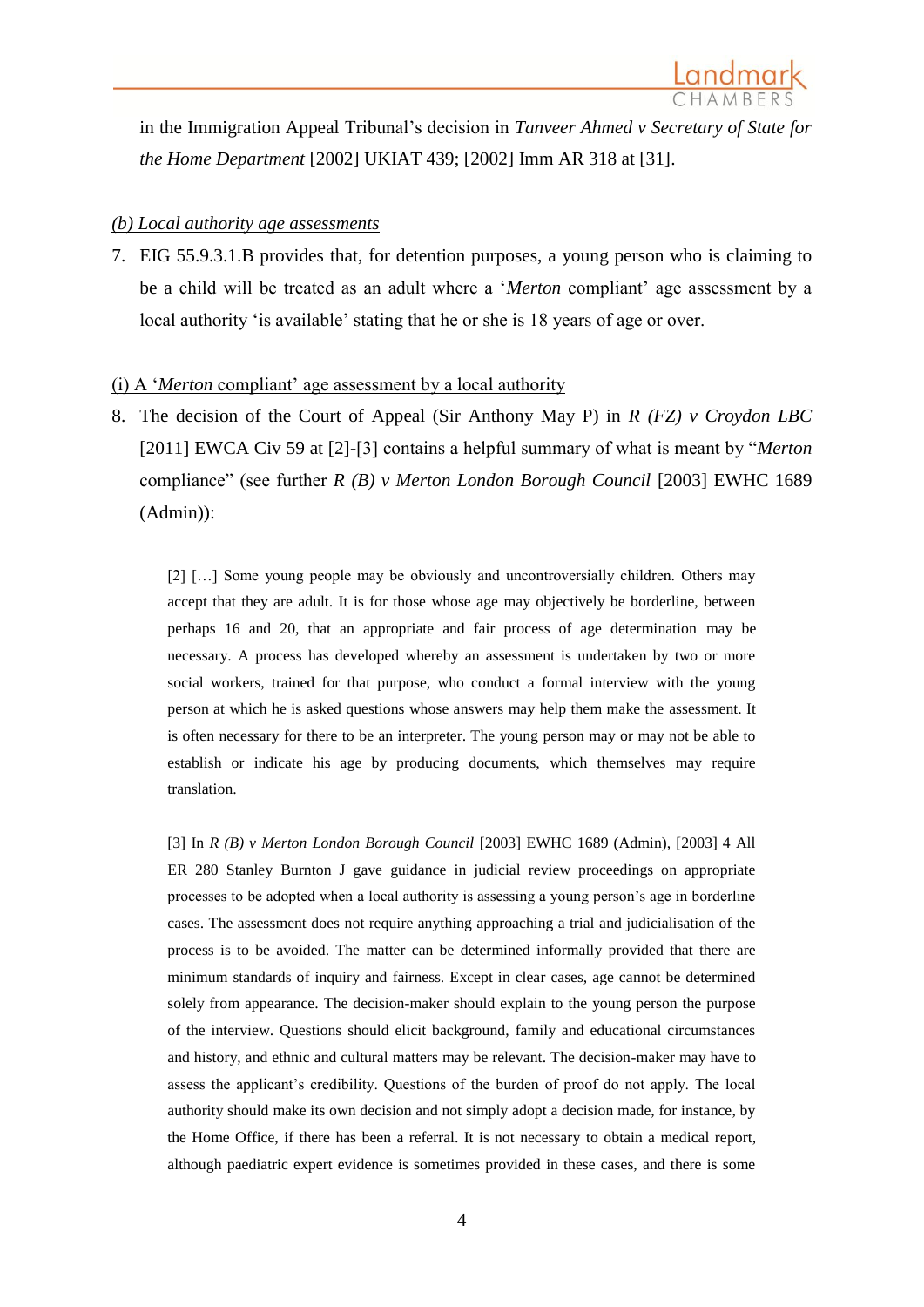

difference of view as to its persuasiveness in borderline cases. If the decision-maker forms a view that the young person may be lying, he should be given the opportunity to address the matters that may lead to that view. Adverse provisional conclusions should be put to him, so that he may have the opportunity to deal with them and rectify misunderstandings. The local authority is obliged to give reasons for its decision, although these need not be long or elaborate. This decision and its guidance have led to the development of what is sometimes referred to as a "Merton compliant" interview or process.

- 9. In *FZ* the Court of Appeal put two matters beyond doubt:
	- a. First, some kind of "minded-to" procedure is necessary where the local authority reaches a provisional decision to disbelieve an applicant and before the decision is finalised: "*it is axiomatic that an applicant should be given a fair and proper opportunity, at a stage when a possible adverse decision is no more than provisional, to deal with important points adverse to his age case which may weigh against him*" (see at [21]-[22
	- b. Second, a *Merton*-compliant assessment requires that the young person who is being assessed has the opportunity to have an appropriate adult present: see at [23]-[24].
- 10. A helpful overview of fourteen propositions emerging from the authorities on age disputes is set out in the judgment of Mr Simon Picken QC in *VS v The Home Office* [2014] EWHC 2483 (QB) at [78]:

[78] Drawing on [counsel's] helpful summary of the *Merton* guidelines in her skeleton argument […] albeit with some modifications in relation to the authorities which were cited, the relevant guidelines can be summarised as follows:

- (1) The purpose of an age assessment is to establish the chronological age of a young person.
- (2) The decision makers cannot determine age solely on the basis of the appearance of the applicant, except in clear cases: *Merton* per Stanley Burnton at [37].
- (3) Physical appearance is a notoriously unreliable basis for assessment of chronological age: *NA v LB of Croydon* [2009] EWHC 2357 (Admin) per Blake J at [27].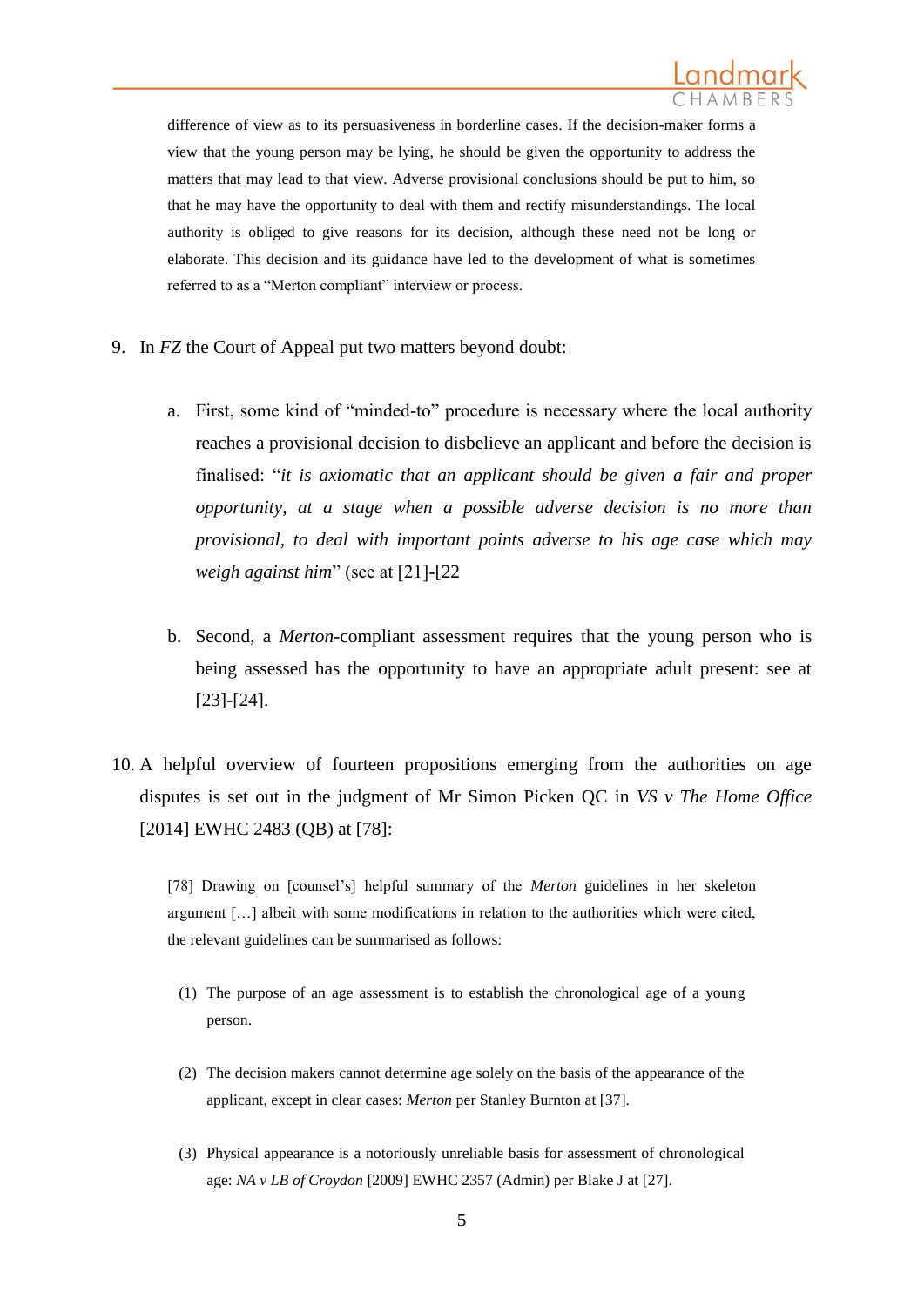

- (4) Demeanour can also be notoriously unreliable and by itself constitutes only *"somewhat fragile material"*: *NA* per Blake J at [28]. Demeanour will generally need to be viewed together with other things. As Collins J stated in *A and WK v London Borough of Croydon & Others* [2009] EWHC 939 (Admin) at [56]: "… *What is meant by the observation that he appeared to be comfortable in his body? It is difficult to follow what this does mean and how a discomfort with a changing body can manifest itself. Nonetheless, the assessment of his physical appearance and demeanour coupled with the discrepancies and inconsistencies in his account of how he knew his age could justify the conclusion reached."*
- (5) There should be *"no predisposition, divorced from the information and evidence available to the local authority, to assume that an applicant is an adult, or conversely that he is a child"*: see *Merton* per Stanley Burnton at [37-38]. The decision, therefore, needs to be based on particular facts concerning the particular person.
- (6) There is no burden of proof imposed on the applicant to have to prove his or her age in the course of the assessment: see *Merton* per Stanley Burnton at [38]. This is confirmed also by *R(CJ) v Cardiff CC* [2011] EWCA Civ 1590 [at paragraph [21]].
- (7) In similar vein, benefit of any doubt is always given to the unaccompanied asylumseeking child since it is recognised that age assessment is not a scientific process: see *A and WK* per Collins J at [40].
- (8) The two social workers who carry out the age assessment should be properly trained and experienced: *A and WK* per Collins J at [38].
- (9) The applicant should have an appropriate adult, and should be informed of the right to have one with the purpose of having an appropriate adult also being explained to the applicant: see *FZ* per Sir Anthony May P at [23-25]; *J* per Coulson J at [14]; and *AAM*  per Lang J at [94(a)].
- (10) The child should be told the purpose of the assessment see  $FZ$  per Sir Anthony May P at [3] (summarising *Merton*).
- (11)The decision *"must be based on firm grounds and reasons"* for it *"must be fully set out and explained to the applicant"*: *A and WK* per Collins J at [12].
- (12)The approach of the assessors must involve trying *"to establish a rapport with the applicant and any questioning, while recognising the possibility of coaching, should*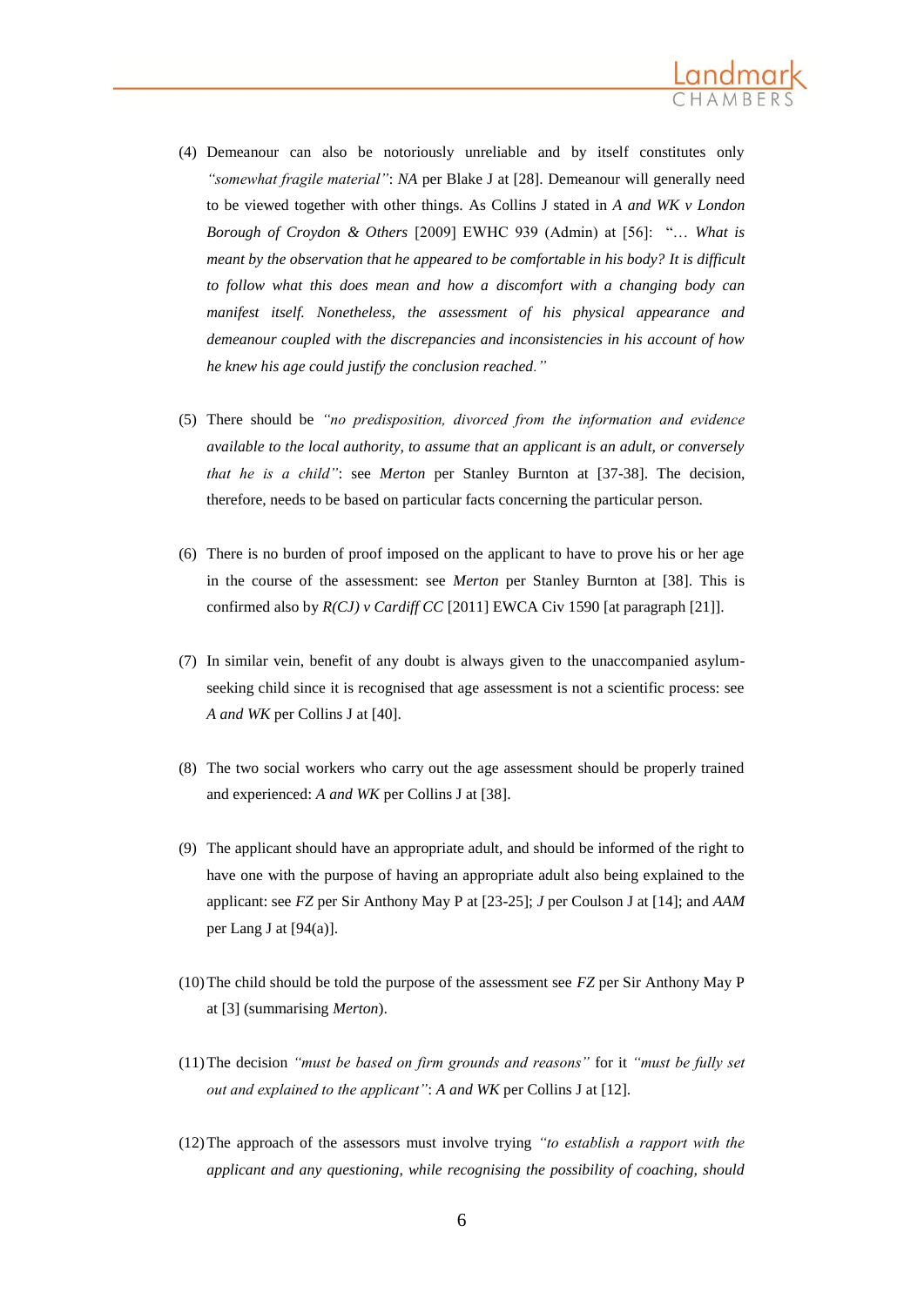

*be by means of open-ended and not leading questions"*. It is *"equally important for the assessors to be aware of the customs and practices and any particular difficulties faced by the applicant in his home society"*: *A and WK* per Collins J at [13].

- (13)It is *"axiomatic that an applicant should be given a fair and proper opportunity, at a stage when a possible adverse decision is no more than provisional, to deal with important points adverse to his age case which may weigh against him"*: *FZ* per Sir Anthony May P at [21]. It is not sufficient that the interviewing social workers withdraw to consider their decision, and then return to present the applicant *"with their conclusions without first giving him the opportunity to deal with the adverse points"*: [22]. See also *J* per Coulson J at [15]; *AAM* per Lang J at [94(c)]; and *Durani* per Coulson at [84-87] (in particular, at [84]: *"Elementary fairness requires that the crucial points which are thought to be decisive against an applicant should be identified, in case the applicant has an explanation for them"*).
- (14) Assessments devoid of details and/or reasons for the conclusion are not compliant with the *Merton* guidelines; and the conclusions must be *"expressed with sufficient detail to explain all the main adverse points which the fuller document showed had influenced the decision"* (*FZ* per Sir Anthony May at [22]).

### (ii) ' . . . *is available*'

1

- 11. The requirement in EIG 55.9.3.1.B that a *Merton* compliant assessment be 'available' raises the question of what the Secretary of State must do to satisfy herself of this.
- 12. The prevailing approach is that of Coulson J in *R(J) v Secretary of State for the Home Department* [2011] EWHC 3073 (Admin) at [31]–[32]*,* adopted and approved by Lang J in *AAM* (A child) v Secretary of State for the Home Department [2012] EWHC 2567 (QB) at  $[110]$ - $[111]$ :<sup>1</sup>
	- a. There is '*an independent obligation*' on the relevant official to consider the assessment and to reach his or her own conclusion as to whether it is *Merton* compliant.<sup>2</sup> The relevant Home Office official cannot assume that an age assessment conducted by a local authority is *Merton* compliant. He or she is expected to '*carry out an evaluation of the age assessment and satisfy [him or*

<sup>1</sup> See also *Durani v Secretary of State for Home Department & Anor* [2013] EWHC 284 (Admin) at [90] and *HXT v Secretary of State for the Home Department* [2013] EWHC 1962 (QB) at [18]. <sup>2</sup> *R(J)* at [31].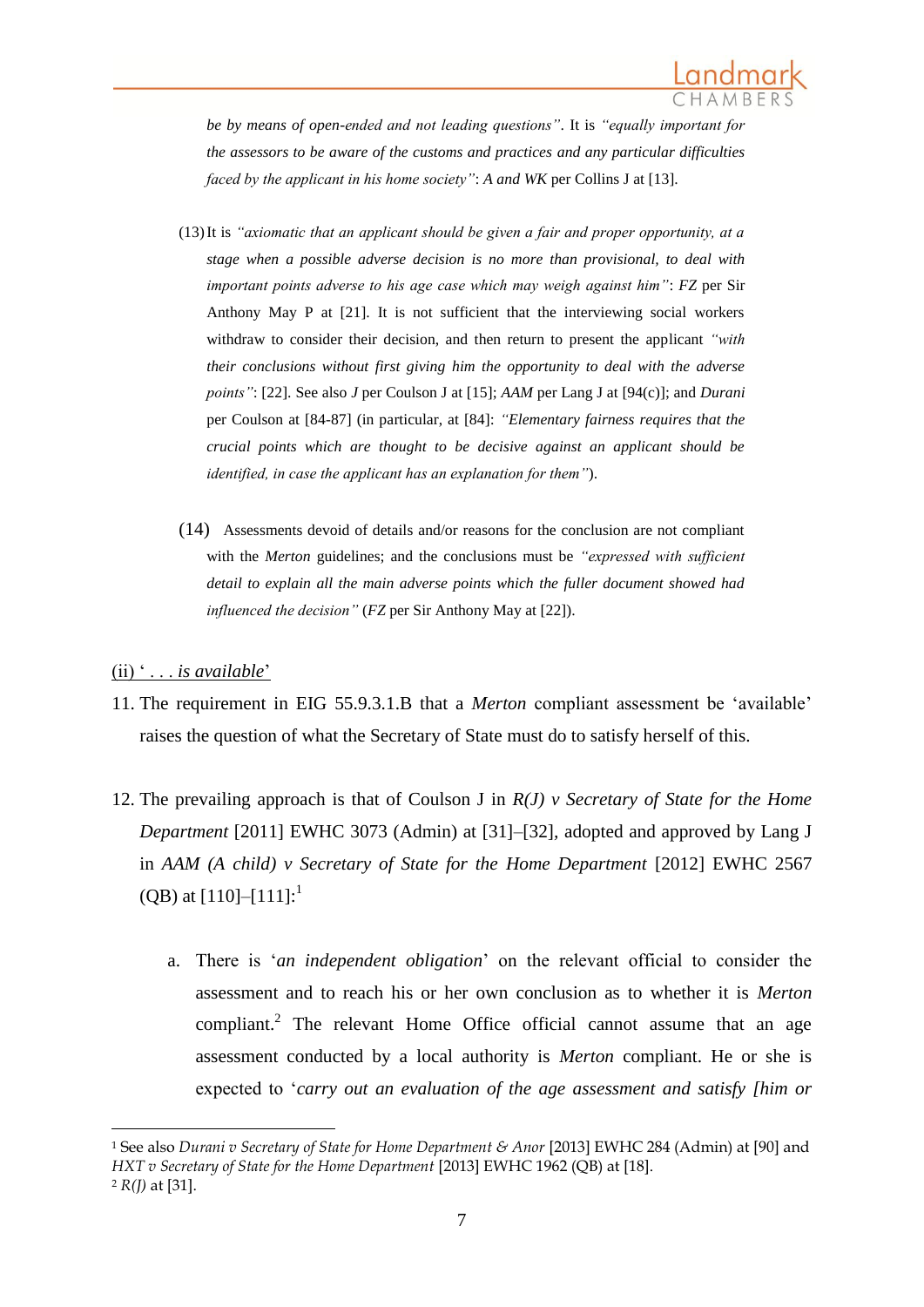

*herself] both that it is Merton-compliant and that its conclusion on age is reliable . . .* ' 3

- b. The official's conclusion is subject to the supervisory jurisdiction of the court 'on traditional public law grounds.' Whether an assessment is *Merton* compliant is not an objective fact on which there can only be one correct answer. The official must make a judgment on whether the assessment is *Merton* compliant. This is a question upon which views may differ, $4$  albeit that in some cases there will only be room for one view (see  $R(J)$  at [18]).
- 13. On this approach, a failure by an official to consider whether an age assessment was *Merton* compliant before deciding to detain, or a decision that an age assessment was *Merton* compliant which was not reasonably open to the decision maker, would be a material error of law which rendered detention unlawful.<sup>5</sup>
- 14. The issue arose most recently in *VS v The Home Office* [2014] EWHC 2483 (QB). In that case, the Home Office had not considered a full copy of the local authority age assessment and satisfied itself as to *Merton* compliance. It had received a *pro forma* document from Kent County Council which had a tick box table purporting to confirm compliance with the various obligations arising from the *Merton* jurisprudence.
- 15. In his decision, the Deputy Judge (Simon Picken QC) attached great weight to the requirement in EIG 55 to take account of the guidance in *Assessing Age*, which contemplated the Home Office accepting an assessment as *Merton* compliant without considering the full assessment report. His reasoning on this issue is at [128]-[130]:

1

<sup>3</sup> *AAM* at [107]–[108]. *Assessing Age*, at Section 5, includes guidance on what constitutes '*Merton*  compliance' and the steps caseworkers should take to satisfy themselves of this. It envisages, at 5.3, that in some cases a local authority may be reluctant to provide a complete copy of the assessment and sets out the approach to follow where this occurs.

<sup>4</sup> *AAM* at [110]. This is questionable; *Merton*-compliance means, in essence, compliance with the requirements of fairness, rationality, and enquiry which follow from general principles of public law. These are questions of law, not fact.

<sup>5</sup> NB: This approach also appears to reflect the position taken by Collins J in *A & WK v Kent CC & Ors* [2010] 1 FLR 193, [2009] EWHC 939 (Admin) at [38]-[39], but in a subsequent case Collins J suggested that these comments may have gone "*too far*": *Hosseiny v Kent & SSHD* [2011] EWHC 1924 (Admin). Since *Hosseiny*, however, the approach set out here has been followed on a number of occasions.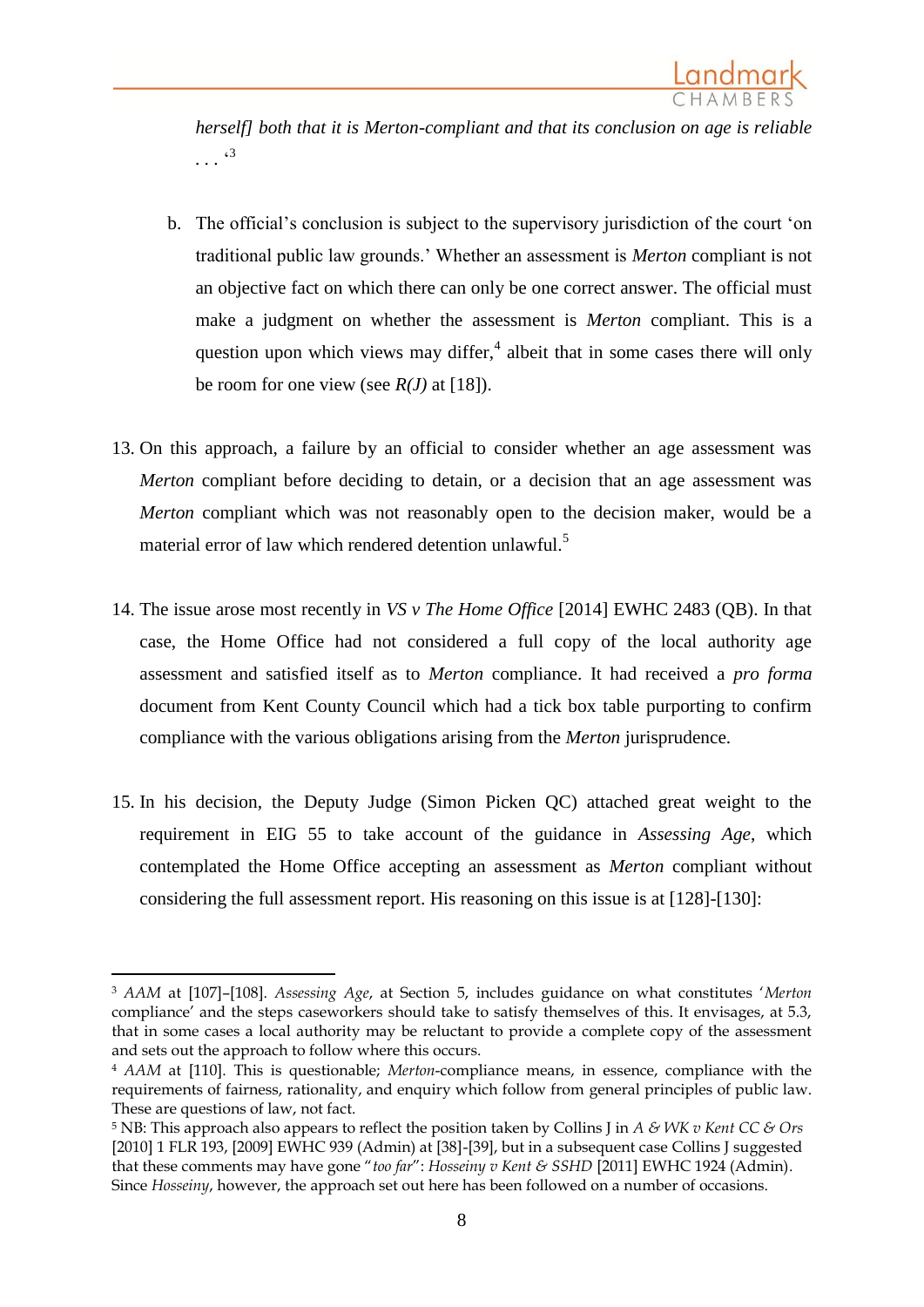

[128] […] looking at the structure of paragraph 5.3, the 'Assessing Age' guidance must be contemplating that something less than a full Merton-compliant age assessment document can suffice. On that basis, [counsel]'s submission fails, although, as I say, it does not follow that the 'Age Assessment Results' document provided to the Defendant by Kent CS in the present case is sufficient. Paragraph 5.3 starts by stating that "Case owners should request a full copy of the local authority's age assessment and confirmation from the local authority that it has been carried out in compliance with the guidelines in the Merton case". If matters stopped there, there would be no doubt that only a full Merton-compliant age assessment document will do. However, matters do not stop there. Instead, after a reference to *A & WK* and to Collins J saying in that case that "Only if the full report is available can it be seen whether there are any apparent flaws in it and whether it is truly Merton compliant", the paragraph goes on to say this (as always, the emphasis is in the original):

"Case owners should discuss with the relevant local authority and obtain in writing, *at the very least* their assessment conclusion, the reasons on which their conclusion is based and an assurance that their assessment complies with the local authority's assessment policy and the guidelines in the Merton case."

This seems to me to make it abundantly clear that the guidance contemplates that something less than a full Merton-compliant age assessment document will be sufficient. If the position were otherwise, then, I fail to see why there would be any need for this paragraph at all: matters would simply rest with the statement earlier on, supported by the A  $\&$  WK case dictum, that a full Merton-compliant age assessment document is needed. In addition, the words in bold ("at the very least") make absolutely no sense if the position is that nothing less than a full Merton-compliant age assessment document will suffice.

[129] This conclusion is sufficient to dispose of [counsel]'s submission that a full Mertoncompliant age assessment document is needed, and nothing short of that. It does not, however, resolve the question of whether the 'Age Assessment Results' document provided to the Defendant by Kent CS in the present case is sufficient for the purposes of the 'Assessing Age' guidance. That requires me to consider what is actually required and not merely what is not required. My answer to this question is that, as the paragraph set out above itself states, what is required from the local authority (here, Kent CS) is, first, "their assessment conclusion", secondly "the reasons on which their conclusion is based", and thirdly "an assurance that their assessment complies with the local authority's assessment policy and the guidelines in the Merton case".

[130] The question, then, is whether these three requirements were satisfied in the case of the 'Age Assessment Results' document in the present case. In my judgment, they were not, with the consequence that the Claimant's claim succeeds despite the fact that I have rejected the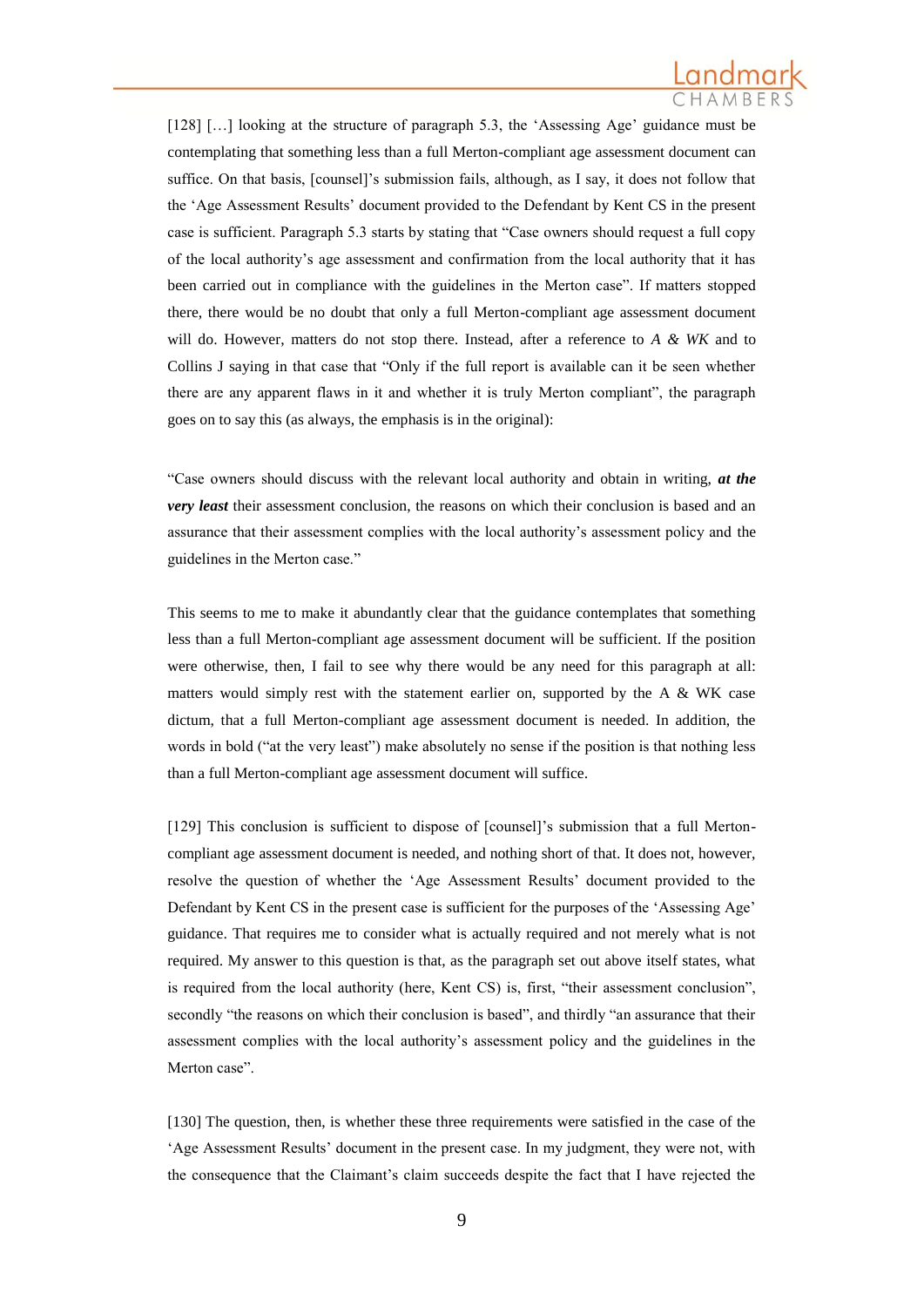

submission that nothing less than a full Merton-compliant age assessment document is sufficient. There is no difficulty in relation to the first and third requirements: in the case of the third requirement, not only because of the reference to Merton in the note at the foot of the page, but also because in the covering letter from Kent CS dated 17 July 2012 it was stated that the "Assessment was a full assessment as required by 'Merton'". The difficulty arises in relation to the second requirement, namely that there should "reasons on which their conclusion is based". I consider that [counsel] is right in her submission that merely placing a "Y" or an "N" next to a list of Merton factors on a pro forma does not entail the giving of "reasons on which" Kent CS's "conclusion is based" in circumstances where nowhere else in the 'Age Assessment Results' document is there anything which could properly be described as specific to the Claimant.

#### (iii) Challenges to local authority age assessments

16. Following *A v Croydon* [2009] UKSC 8, [2009] I WLR 2557 where a disputed minor challenges a local authority age assessment, the Court (or UT) may (and almost certainly will<sup>6</sup>) decide on age as a matter of fact, rather than limit itself to considering the lawfulness of the local authority assessment. The Secretary of State is not a party to such proceedings, so (absent a declaration *in rem*) is not bound by the Court's conclusion (albeit, sound reasons would be required for the SSHD to take a different view, and in practice this is unlikely to happen).

### *(c) Appearance and demeanour*

17. An individual who is claiming to be a child will be treated as an adult where their physical appearance and/or demeanour "*very strongly suggests that they are significantly over 18 year of age and no other credible evidence exists to the contrary*". In such cases, it is a mandatory requirement that the decision be approved by a more senior officer acting as a "second pair of eyes".

### (d) Prior claim to be an adult

<u>.</u>

18. Since November 2012 EIG 55.9.3.1 has included a fourth scenario in which a failed asylum seeker claiming to be a child will be treated as an adult. This arises where there was a prior claim to be an adult. All seven of the items identified in the bullet points under D must be made out before a person can be treated as an adult on this basis. Again, there is a requirement for a more senior official to act as a "second pair of eyes".

<sup>6</sup> *Kadri v Birmingham CC & SSHD* [2012] EWCA Civ 1432 at [52].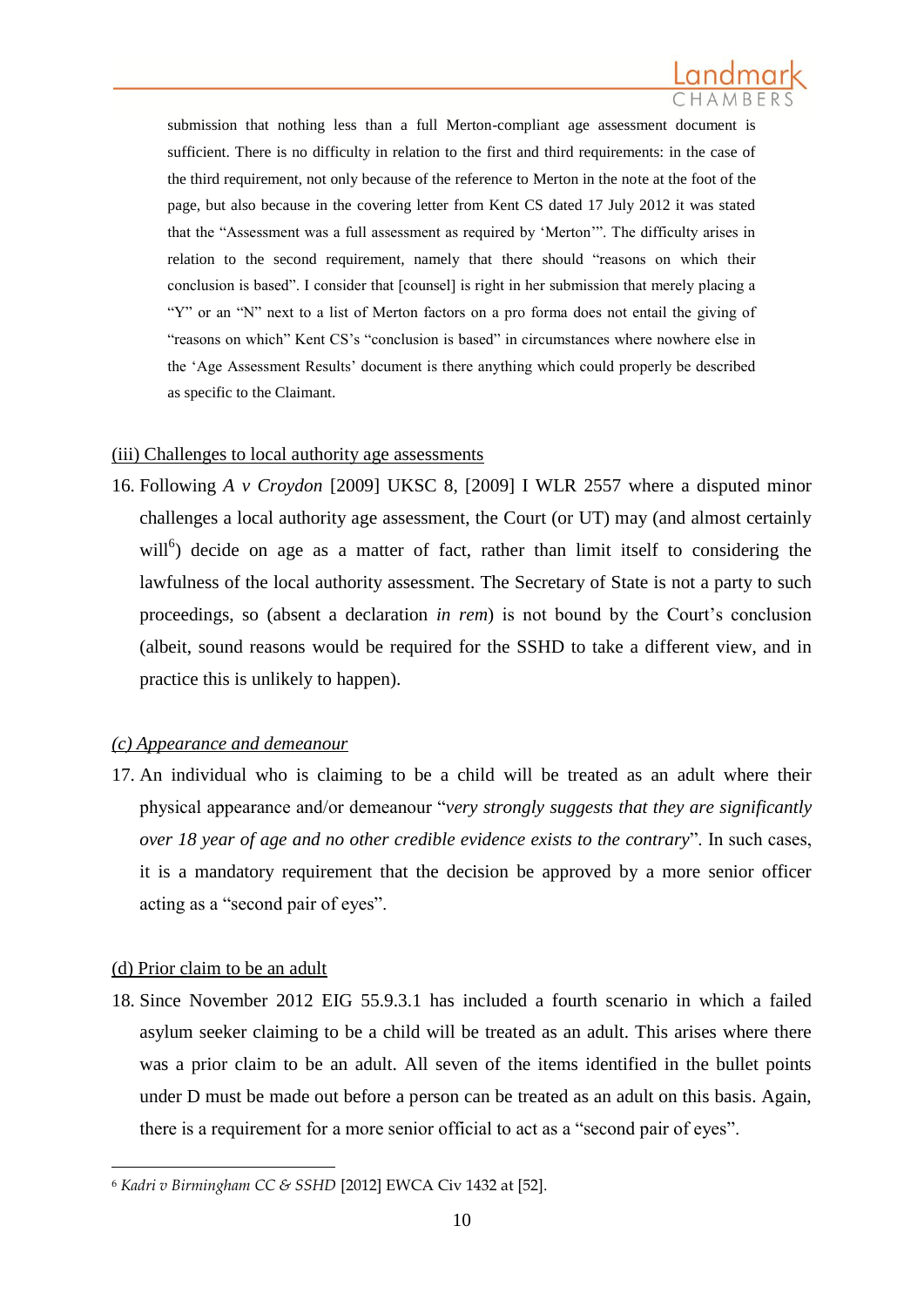### *New evidence of age*

19. In all cases, if the Home Office receives potentially material new evidence, the relevant official should 'promptly review any previous decision to treat an individual as an adult.'

### *Tribunal findings*

<u>.</u>

20. As well as age-dispute JRs, judicial findings on age may arise in the context of immigration or asylum appeals. In such proceedings the Secretary of State is a party and, whilst not bound as a matter of law by specific factual findings, is unlikely to be able rationally to depart from them in the absence of further evidence calling them into question.<sup>7</sup>

### *The role of the court as primary fact-finder*

- 21. Prior to the amendments made to IA 1971 by IA 2014, the statutory detention powers in the Immigration Acts were not expressed as being contingent on a person's age. The restrictions on detaining children were set out in published Home Office policy. In this context, where a person is detained following a lawful, but factually incorrect, conclusion by the SSHD that he or she is an adult, detention will not be unlawful: *AA v SSHD* [2013] UKSC 49, [2013] WLR 2224.<sup>8</sup> The argument in that case that s.55 BCIA 2009 compelled an assessment of age as a matter of fact by the Court was rejected, albeit Lord Toulson suggested that, on an application for *habeas corpus*, the Court's jurisdiction may be wide enough to extend to determining age for the purpose of ruling on the legality of detention (see at [51]-[54]).
- 22. Since the decision in *AA,* however, the power of detention in IA 1971, Schedule 2, para 16(2) has been qualified in terms which refer expressly to the age of the person being detained. Para 16(2) and para 18B of Schedule 2 now read:

16(2) If there are reasonable grounds for suspecting that a person is someone in respect of whom directions may be given under any of paragraphs 8 to 10A or 12 to 14, that person may be detained under the authority of an immigration officer pending— (a) a decision whether or not to give such directions;

<sup>7</sup> See *Secretary of State for the Home Department v Danaie* [1997] EWCA Civ 2704; [1998] Imm AR 84. <sup>8</sup> NB: *AA* is currently before the ECtHR.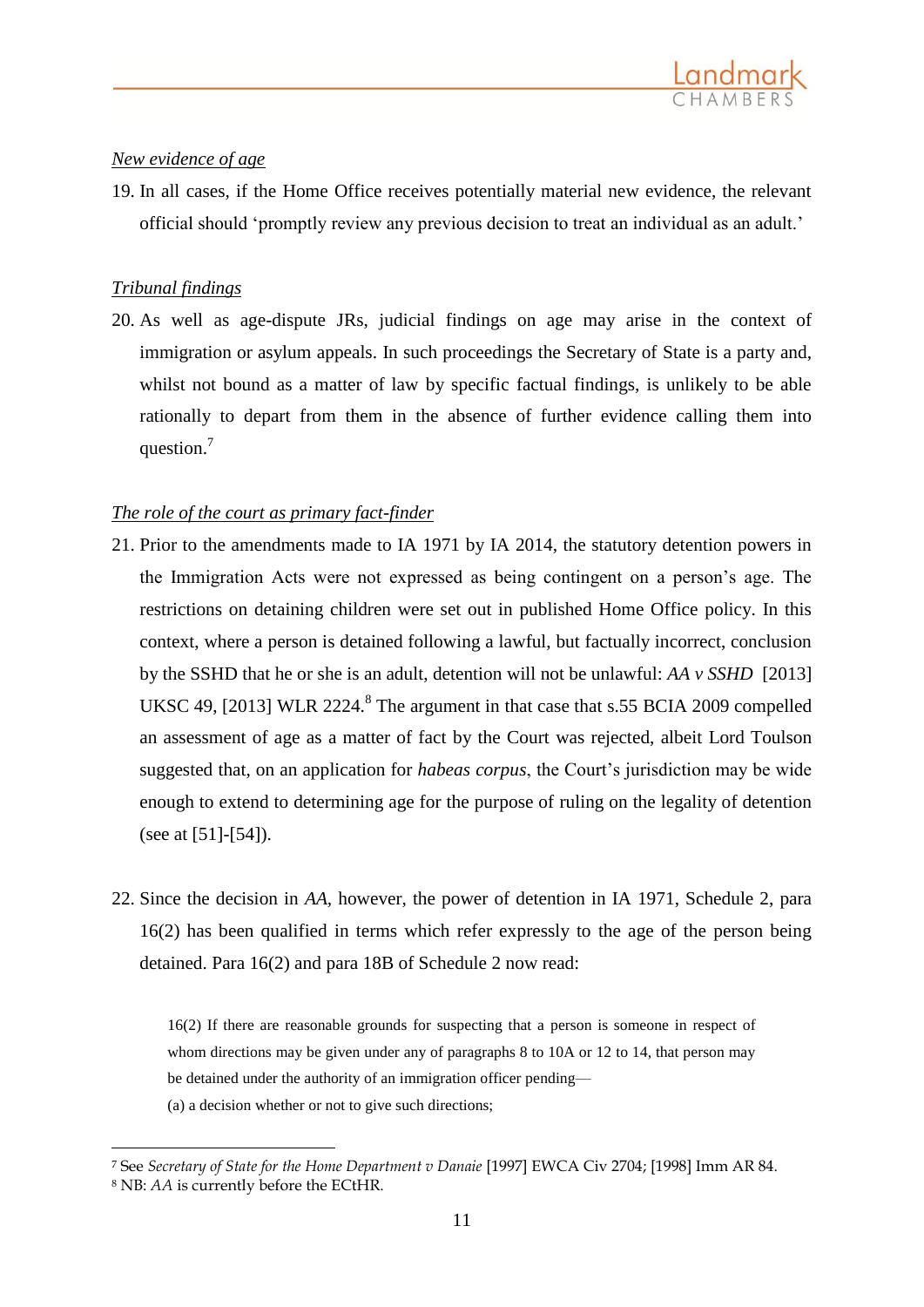(b) his removal in pursuance of such directions.

16(2A) But the detention of an unaccompanied child under sub-paragraph (2) is subject to paragraph 18B.

18B (1) Where a person detained under paragraph 16(2) is an unaccompanied child, the only place where the child may be detained is a short-term holding facility, except where—

(a) the child is being transferred to or from a short-term holding facility, or

(b) sub-paragraph (3) of paragraph 18 applies.

(2) An unaccompanied child may be detained under paragraph 16(2) in a short-term holding facility for a maximum period of 24 hours, and only for so long as the following two conditions are met.

(3) The first condition is that—

(a) directions are in force that require the child to be removed from the short-term holding facility within the relevant 24 hour period, or

(b) a decision on whether or not to give directions is likely to result in such directions.

(4) The second condition is that the immigration officer under whose authority the child is being detained reasonably believes that the child will be removed from the short-term holding facility within the relevant 24 hour period in accordance with those directions.

(5) An unaccompanied child detained under paragraph 16(2) who has been removed from a short-term holding facility and detained elsewhere may be detained again in a short-term holding facility but only if, and for as long as, the relevant 24 hour period has not ended.

(6) An unaccompanied child who has been released following detention under paragraph 16(2) may be detained again in a short-term holding facility in accordance with this paragraph. (7) In this paragraph—

"relevant 24 hour period", in relation to the detention of a child in a short-term holding facility, means the period of 24 hours starting when the child was detained (or, in a case falling within sub-paragraph (5), first detained) in a short-term holding facility;

"short-term holding facility"has the same meaning as in Part 8 of the Immigration and Asylum Act 1999;

"unaccompanied child" means a person—

(a) who is under the age of 18, and

(b) who is not accompanied (whilst in detention) by his or her parent or another individual who has care of him or her.

23. Following these amendments, the questions whether a young person is (a) unaccompanied, and (b) a child, are statutory preconditions to the power of detention being exercised for more than 24 hours. They are also  $-$  it is suggested  $-$  hard edged questions of fact, and not matters of evaluative judgement. As such, it is suggested that in future there may be scope for challenges to the detention of age disputed young people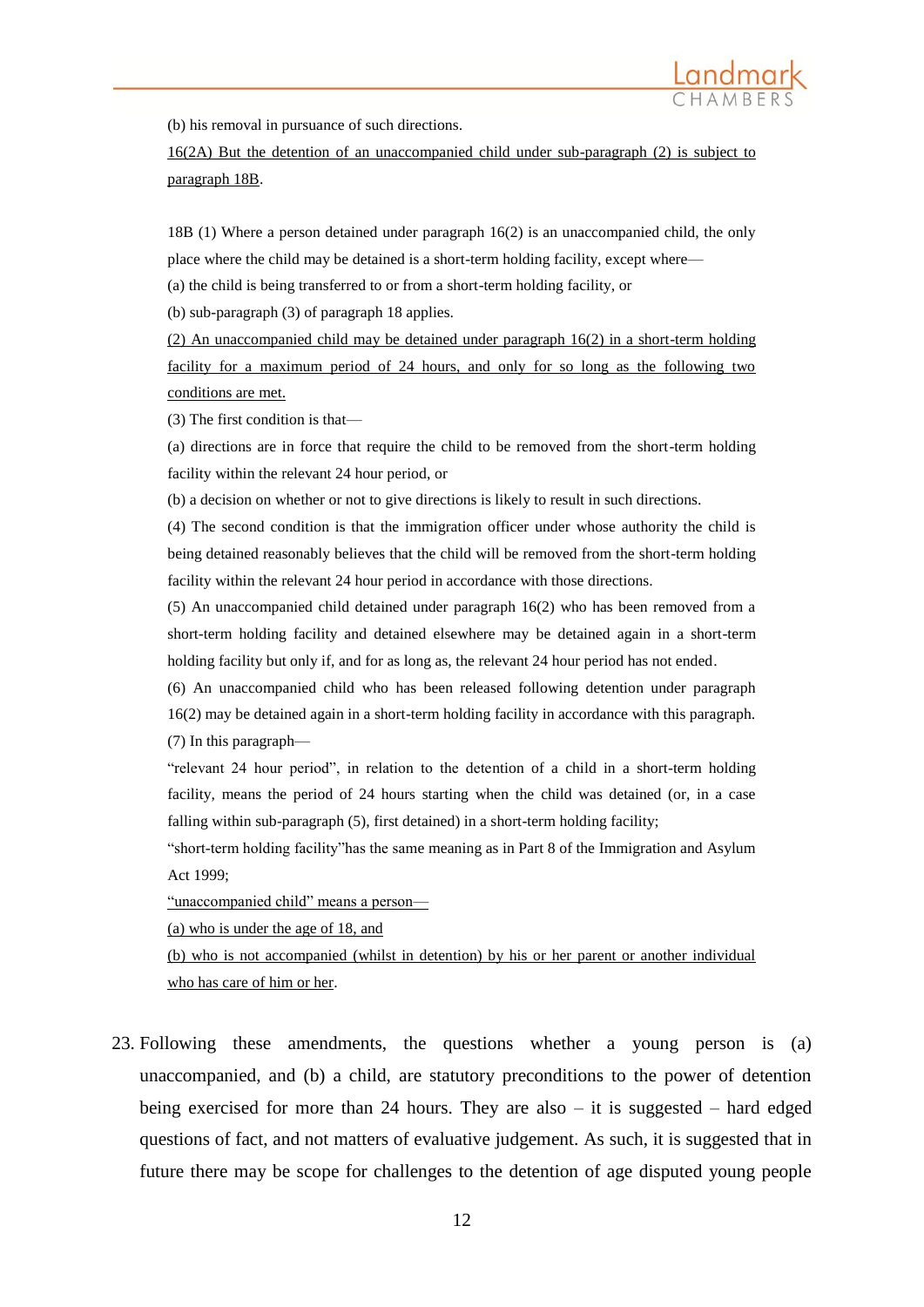

under para 16(2) of Schedule 2 on the basis that the Secretary of State's view on age is simply wrong.<sup>9</sup>

### **ABUSE OF PROCESS**

- 24. Two decisions, one quite recent, the other less so, identify circumstances in which a challenge to the legality of immigration detention might be ruled an abuse of process. They arguably pull in different directions, and pose real risks for practitioners advising claimants in this area. The two cases are:
	- a. *BA & Ors v Secretary of State for the Home Department* [2012] EWCA Civ 944, which considered the circumstances in which a civil claim for damages for false imprisonment might be an abuse of process if brought subsequent to judicial review proceedings which challenged removal, in which permission had been refused, and
	- b. *Ashraf v Secretary of State for the Home Department* [2013] EWHC 4028 (Admin) (18 December 2013) which considered the circumstances in which a detention claim, brought at the same time as a removal challenge, the consequence of which was that proceedings took place before the Administrative Court rather than the Upper Tribunal, might be an abuse of process for lack of merit.

### *BA v SSHD*

1

25. The key passages are in the judgment of Sir John Thomas P at [26] and [27]:

[26] The principles applicable are well established and set out in *Johnson v Gore Wood*. Lord Bingham's judgment, at page 31, after referring to the principles in *Henderson v Henderson* sets out the general considerations – the need for finality and that a party should not be vexed twice. If a claim should have been raised in earlier proceedings, it might therefore well amount to an abuse of process. Whether it did should :

"be a broad, merits-based judgment which takes account of the public and private interests involved and also takes account of all the facts of the case, focusing attention on the crucial question whether, in all the circumstances, a party is misusing

<sup>9</sup> Cf *A v Croydon* [2009] UKSC 8, [2009] I WLR 2557 in which a similar conclusion was reached regarding local authority age assessments on the basis that age was a "precedent" or "jurisdictional" fact in relation to the provision of accommodation under s.20(1) Children Act 1989.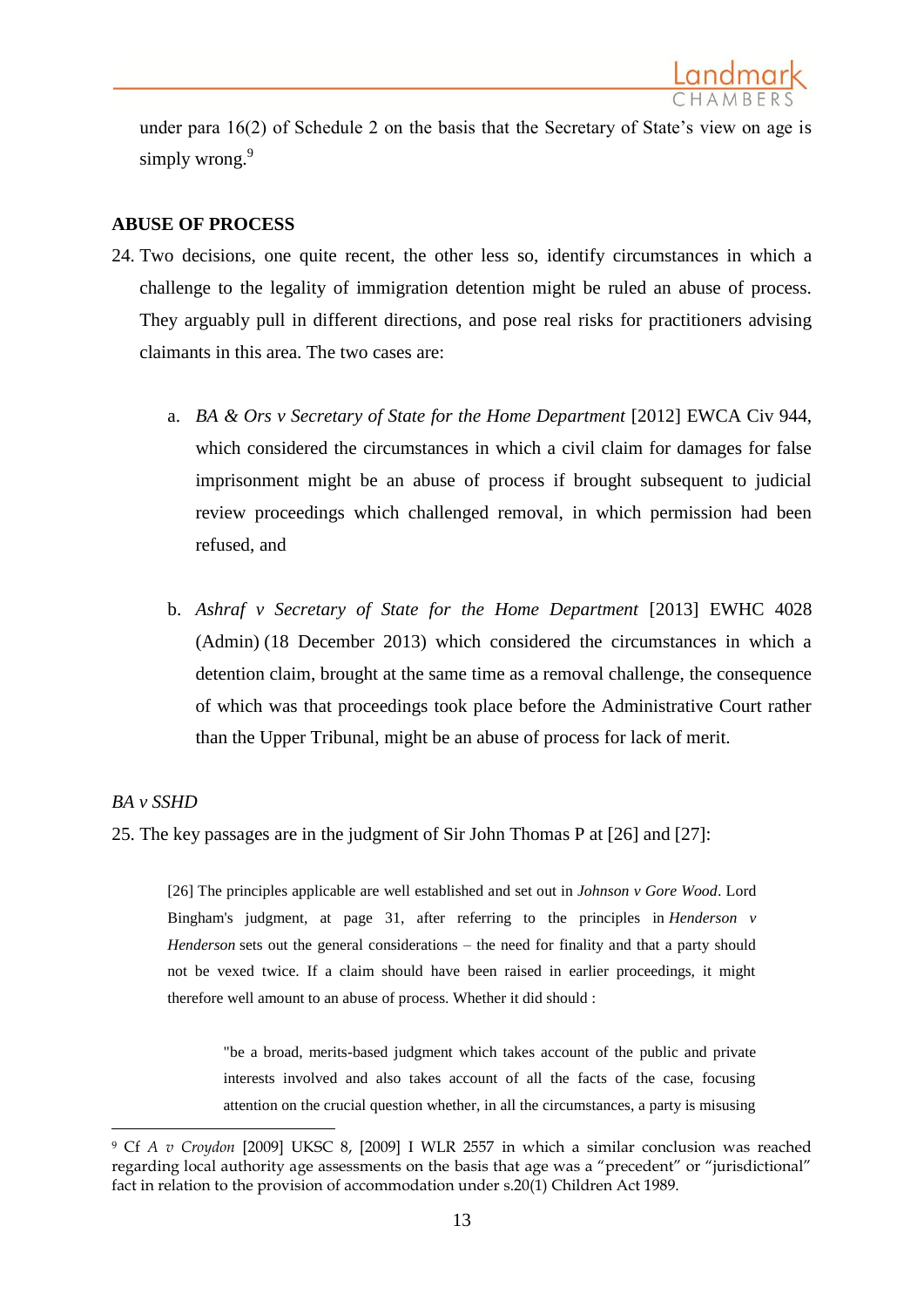

or abusing the process of the court by seeking to raise before it the issue which could have been raised before."

[27] Although it is of paramount importance to stress that each case must be decided on this broad merits based approach, there are, in cases where an application has been made for judicial review by a person in detention challenging removal directions who also claims his detention is unlawful, some general factors to which a court will ordinarily have regard if further proceedings are brought after the refusal of permission.

(a) The question as to whether detention is lawful will be closely related to the removal directions and the time within which removal can be effected. This question raises issues which the Administrative Court is best placed to determine, whereas the quantum of damages can best be determined in the general list of the Queen's Bench Division or the Central London County Court or another County Court. Although it is plainly permissible to bring a claim for damages for immigration detention alone as an ordinary civil claim (see *ID* at Paragraphs 102-105), the efficient administration of justice favours issues of immigration law in such claims being determined by judges with experience of asylum and immigration law.

(b) Although a County Court or the High Court can transfer a claim to the Administrative Court when such issues arise (see paragraph 103 of *ID*), where a claim is brought on behalf of a person in detention pending removal challenging removal directions by an application for judicial review, then any claim in respect of detention said to be unlawful should also be brought in the judicial review proceedings, given the close relationship between the issues.

(c) That is because it is important in the overall public interest that all the issues in relation to the lawfulness of the removal directions and the legality of the detention are determined by the Administrative Court in one set of proceedings having regard to the overall business of the courts. It is not permissible to circumvent these objectives: see *Carter Commercial Developments Ltd v Bedford Borough Council* [2001] EWHC 669 (Admin) at paragraphs 32 and following. Moreover, enabling the claimant to litigate the issues in two sets of proceedings would unnecessarily place a significant and unjust burden on the Secretary of State.

(d) The importance of orderly case management under the Civil Procedure Rules is a highly relevant consideration: see Lord Woolf MR in *Clark v University of Lincolnshire and Humberside* [2000]1 WLR 1988 at paragraphs 34-36; and Chadwick LJ in *Securum Finance v Ashton* [\[2001\] Ch 291](http://www.bailii.org/ew/cases/EWCA/Civ/2000/197.html) at paragraphs 34-5 and 52.

(e) The fact that in an ordinary action there will be disclosure will generally make no difference, as the Secretary of State is under a duty of candour in judicial review proceedings.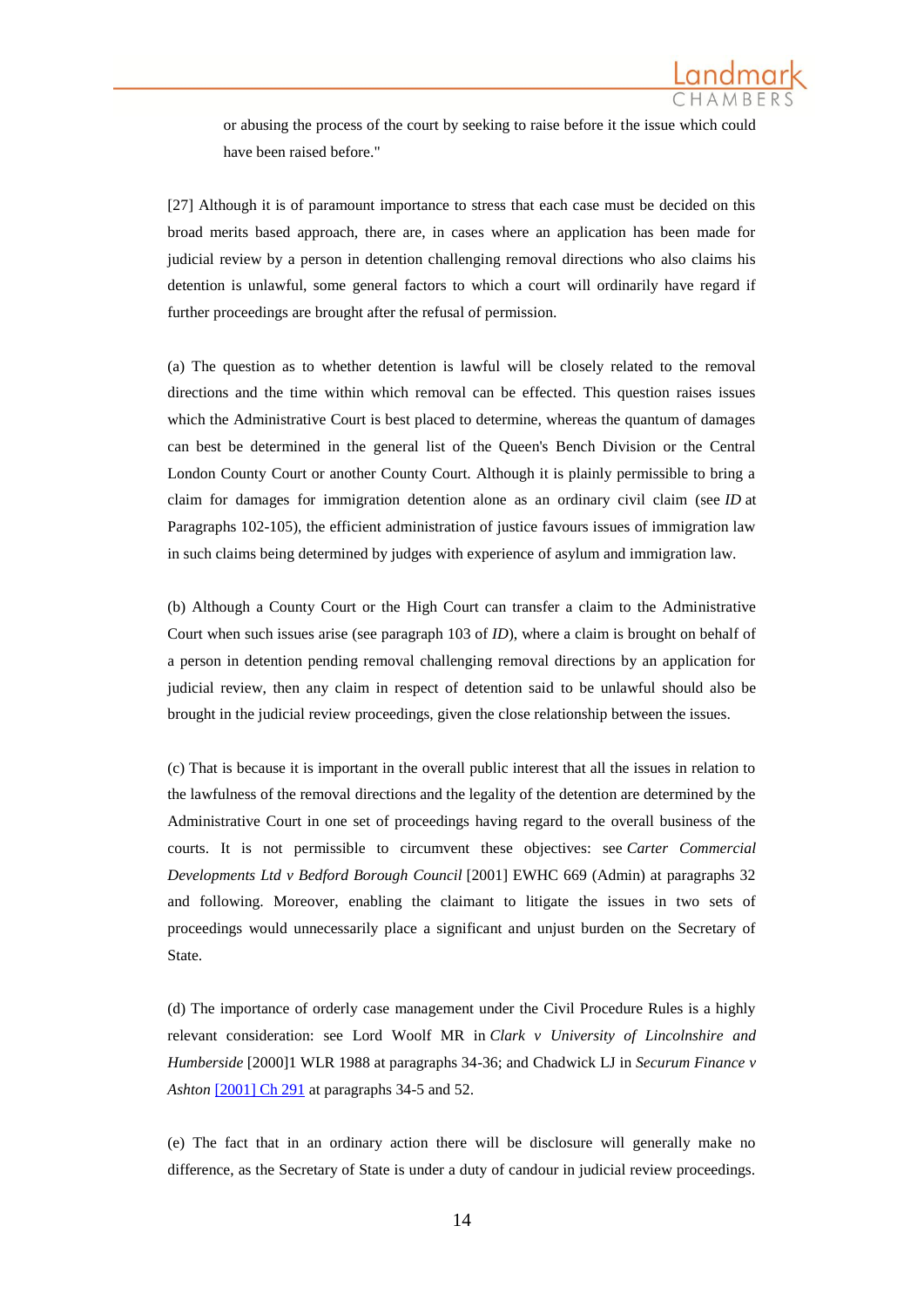

However any lack of time on a claimant's part to obtain the necessary evidence for a claim relating to unlawful detention will be material in considering whether there is an abuse of process.

(f) Where the Administrative Court has determined an issue or refused permission to bring a claim or advance an issue on a permission application, then even though that determination will not usually give rise to an issue estoppel, it is generally not permissible for the claim or issue to be re-litigated between the same parties in those proceedings or in fresh proceedings: see the authorities referred to by Simon J in *R (Ecopower UK Ltd) v Transport for London* [\[2010\] EWHC 1683 \(Admin\)](http://www.bailii.org/ew/cases/EWHC/Admin/2010/1683.html) at paragraphs 19-22; *R(Opoku) v Principal of Southwark College and Others* [\[2003\] 1 WLR 234](http://www.bailii.org/cgi-bin/redirect.cgi?path=/ew/cases/EWHC/Admin/2002/2092.html) where Lightman J considered the circumstances in which grounds in respect of which permission had been refused could be raised at the full hearing.

- 26. In the "*unusual circumstances*" of BA's case, the Court ruled that the civil claim which was pursued was not an abuse of process, for the following reasons:
	- a. Funding difficulties had meant that the immigration and detention claims could not be pursued together: [29]-[30];
	- b. The position of child claimants, who had not been party to the earlier JR proceedings, had not been safeguarded: [31];
	- c. The nature of the claim (the judicial review claim had focussed on removal, not detention, albeit detention was mentioned): [32];
	- d. The claimants were not culpable: [33];
	- e. The letter before claim in the civil claim had been sent before the refusal of permission in the JR [34];
	- f. There was no unjust burden placed on the SSHD.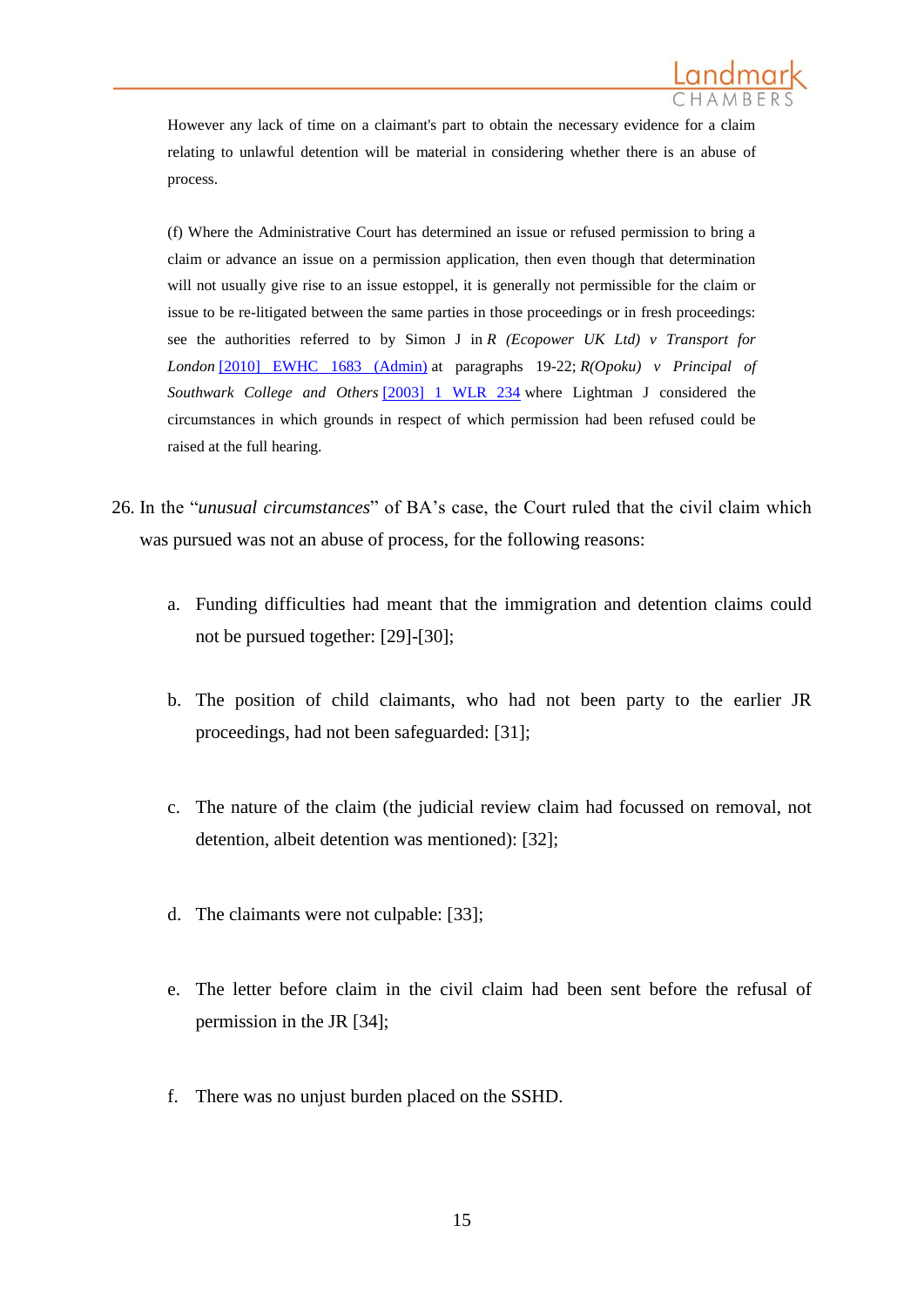

27. In *HHF v SSHD* [2012] EWHC 4261 (QB) Cranston J held that *BA* was not limited to cases in which permission to apply for judicial review had been refused. *HHF* was a case in which the earlier judicial review had been discontinued because the Claimant, acting in person, had failed to lodge documents with the Court. Cranston J said this:

Mr Thomann [for the SSHD], who has come into this case, as I understand it, late, has submitted that the authority of BA is not confined to situations, as Ms Kilroy [for the Claimant] suggests, where a claimant has been refused permission. I agree that the principles established in BA, are more general and the factors set out at paragraph 27 of the judgment have wider applicability.

28. Nevertheless, the fact that the legality of the Claimant's removal directions were never considered by the Court, along with the circumstances which led to the claim being discontinued, informed Cranston J's view that an abuse argument would not succeed.

#### *Ashraf v SSHD*

- 29. *Ashraf* was a case in which a challenge was brought to removal directions in place against the Claimant, and at the same time, to the legality of the Claimant's detention. Ordinarily a removal challenge would be brought in the UT, but the detention element compelled issuing the claim in the Administrative Court. Cranston J held that, in such circumstances, where there was no "*obvious distinct merit*" to the detention element of the claim it may be an abuse of process (and potentially a matter for disciplinary action) to include the detention challenge.
- 30. The relevant passages of Cranston J's judgment are at [28]-[36]:

[28] Ground 2 of the original claim, and ground 2 of the amended claim, have alleged unlawful detention. Ongoing detention must be reasonable and in accordance with law and policy: *Lumba* [2011] UKSC 12; [2012] 1 AC 245, [102]-[110], per Lord Dyson. Chapter 55.10 of the Enforcement Guidance and Instructions provides that unless there are exceptional circumstances among persons considered unsuitable for detention are "those suffering from serious mental illness which cannot be satisfactorily managed within detention [and] those where there is independent evidence that they have been tortured."

[29]/[30] [Sets out basis of detention challenge, and Cranston J's reasons for rejecting them, including his assertion at [30] that "*In my view the claimant never had any basis for alleging unlawful detention.*"]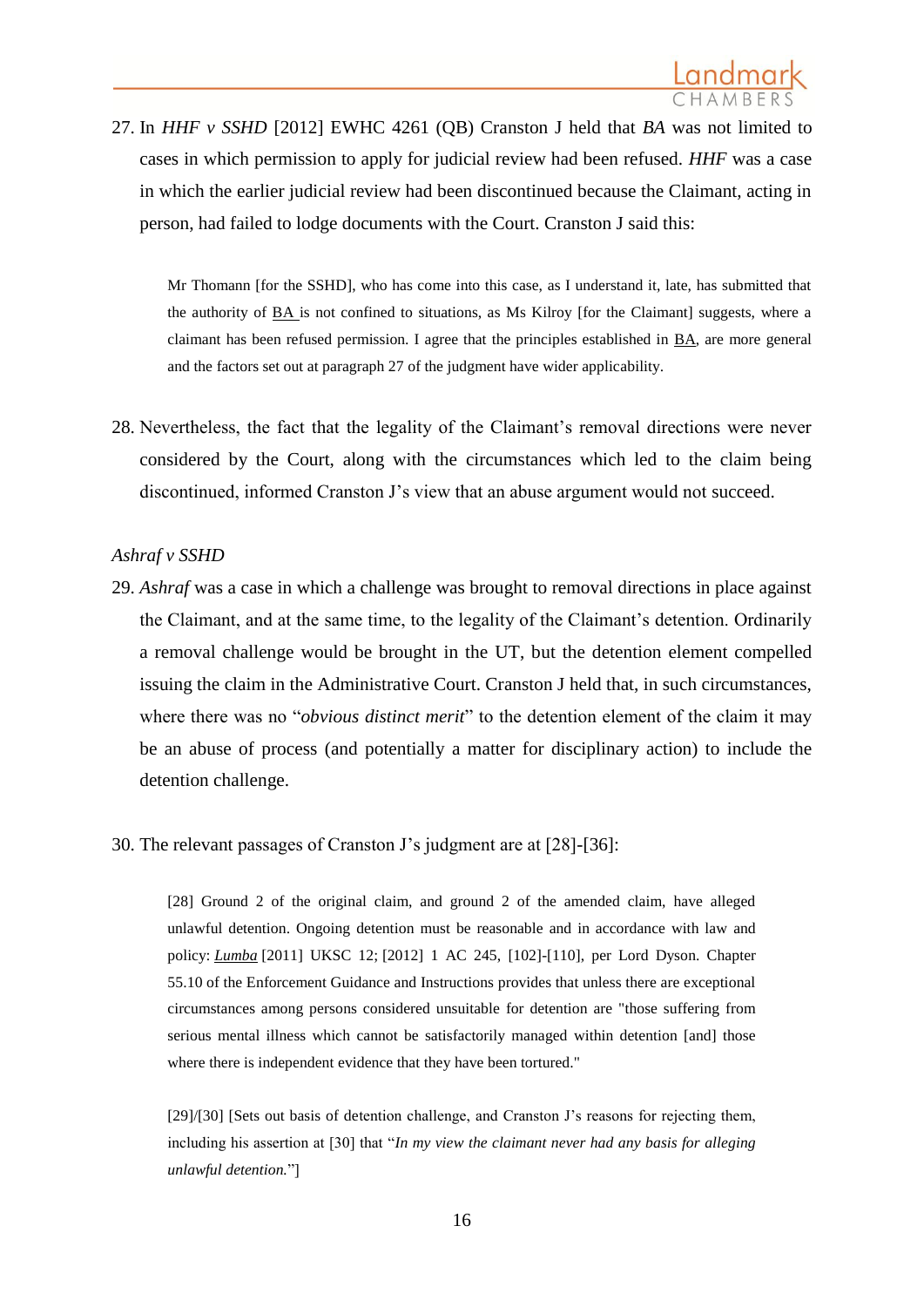

#### Lodging the judicial review in the Administrative Court

[31] At the outset I said that it could well be an abuse of process to file a judicial review in the Administrative Court, on the ground that it falls within the detention exception in the Lord Chief Justice's Direction on transfer of asylum/immigration judicial reviews to the Upper Tribunal, when there is no obvious distinct merit to that aspect of the claim.

[32] On 21 August 2013, the Lord Chief Justice gave a Direction in accordance with the power to make designated rules under Schedule 2, Part 1 of the Constitutional Reform Act 2005 and section 18 of the Tribunals, Courts and Enforcement Act 2007. With effect from 1 November 2013, the Direction specifies classes of case for the purpose of s 18(6) of the 2007 Act, in other words, cases which the Upper Tribunal can hear. Important among the cases specified is any application for permission to apply for judicial review or for judicial review which challenged a decision made under the Immigration Acts or otherwise relating to leave to enter or remain in the UK outside the immigration rules. This applies to a case in which permission to apply for judicial review was issued in the Administrative Court on or after 9 September 2013; a renewed oral permission application in relation to a case which had been refused on the papers on or after 9 September 2013; and an application issued in the Upper Tribunal after 1 November 2013. In Paragraph 3 of the Direction are exclusions in respect of any application which comprises or includes:

"i a challenge to the validity of primary or subordinate legislation (or of immigration rules); ii a challenge to the lawfulness of detention (but an application does not do so by reason only of the fact that it challenges a decision in relation to bail)

iii a challenge to a decision concerning inclusion on the register of licensed Sponsors maintained by the United Kingdom Border Agency, or any authorisation of such Sponsors; iv a challenge to a decision as to citizenship under the British Nationality Act 1981 or any other provision of the law for the time being in force which determines British citizenship, the status of a British national (Overseas), British Overseas citizenship or the status of a British subject;

v a challenge to a decision made under or by virtue of section 4 (accommodation centres) or Part VI (support for asylum seekers) of the Immigration and Asylum Act 2002

vi a challenge to a decision made under Part II (accommodation centres) or Part III (other support and assistance) of the Nationality, Immigration and Asylum Act 2002

vii a challenge to a decision of the Upper Tribunal

viii a challenge to a decision of the Special Immigration Appeals Commission; or

ix an application for a declaration of incompatibility under section 4 of the Human Rights Act 1998."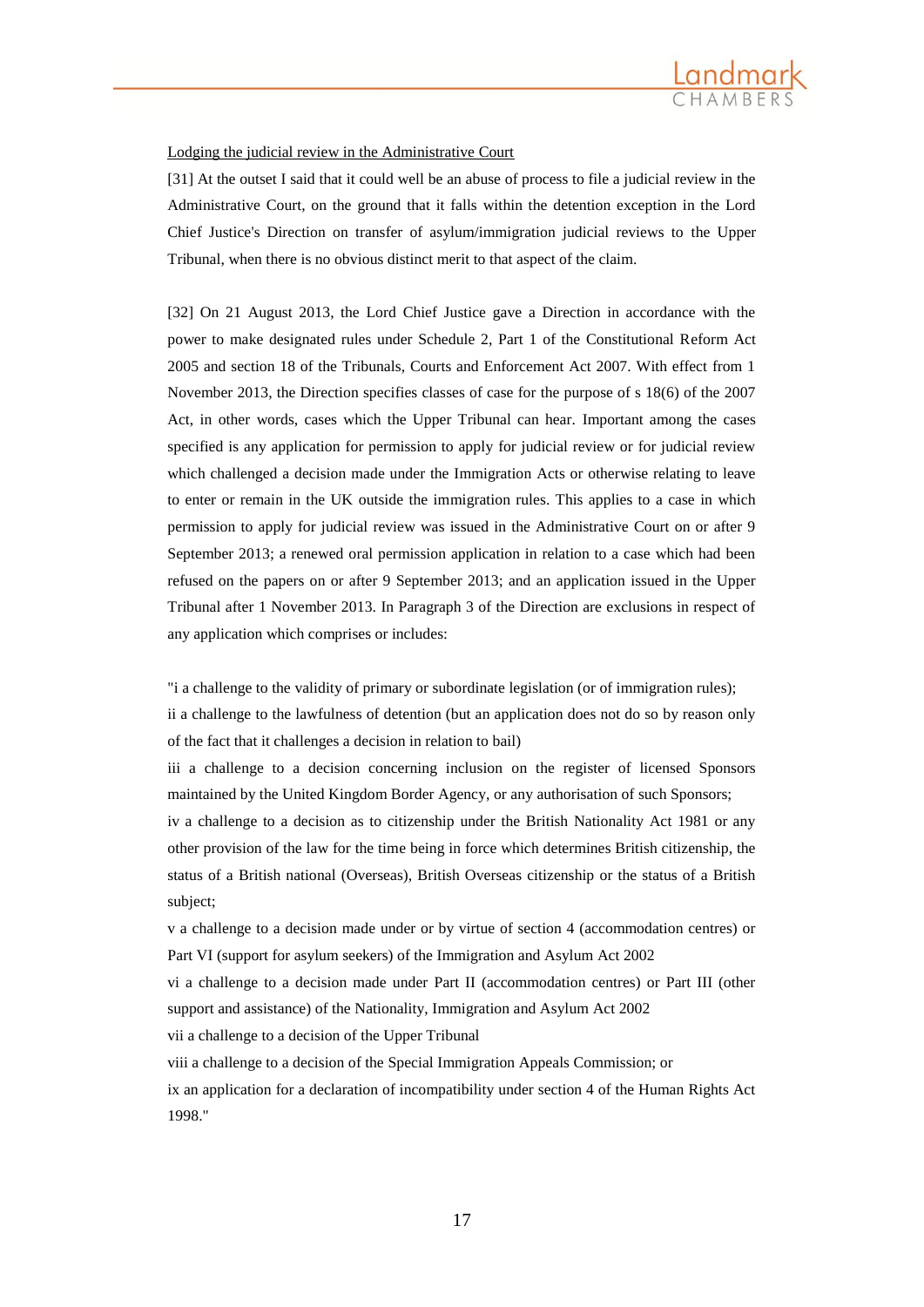

[33] Part 4 of The Tribunal Procedure (Upper Tribunal) Rules 2008, SI 2008 No 2698 (as amended) concerns judicial review in the Upper Tribunal. The Practice Directions, Immigration Judicial Review in the Immigration and Asylum Chamber of the Upper Tribunal ("the Practice Directions"), were made in the exercise of powers conferred by the Tribunals, Courts and Enforcement Act 2007. These were amended on 1 November 2013. Part 5 concerns applications which challenge removal and is to be read together with Part 4, which relates to urgent applications. The Practice Directions are supplemented by a Practice Statement, dated 1 November 2013. Paragraph 2.1 records that an application for permission to bring proceedings may be made direct to the Upper Tribunal where the application is designated as an immigration matter in the Lord Chief Justice's Direction. Where an application is made to the High Court, on a matter which falls within the Lord Chief Justice's Direction, it will be transferred to the Upper Tribunal to be dealt with by that Tribunal. The High Court may decide in the exercise of its discretion under section 31A(3) of the Senior Courts Act 1981 to transfer certain judicial reviews to the Upper Tribunal. Those, too, will follow this procedure for transfer.

[34] The underlying purpose of the changes is to reduce pressure on the Administrative Court so that it can properly consider the most serious cases, and to ensure that the more routine immigration cases, including challenges to removal directions, are determined by the specialist judges in the Upper Tribunal. Since most of the cases in which there is a removal direction involve detention, there must be a concern that if applications are lodged in the Administrative Court, and routinely include a claim that detention is unlawful, the changes introduced from 1 November 2013 will have little practical effect. By inclusion of a challenge to detention the High Court will be seized of the matter, regardless of how weak that claim for detention may be. I accept Ms Bretherton's submissions that it should not be possible to circumvent the rules requiring challenges to removal directions to be issued in or transferred to the Upper Tribunal by the inclusion of an unmeritorious unlawful detention claim.

[35] It seems to me that to lodge a challenge to removal in the Administrative Court, including a ground going to the lawfulness of detention, when there is no obvious distinct merit in that aspect, could well constitute an abuse of process by the lawyers engaged in the case. The case can be transferred to the Upper Tribunal under section 31A(3) of the Senior Courts Act 1981 and, when possible within the time constraints, this will generally be done. The abuse of process itself can be addressed within the framework established in *R (on the application of Hamid) v Secretary of State for the Home Department* [2012] EWHC 3070 (Admin); [2013] CPR 6 and the cases following it. Cost penalties are another possibility: e.g., CPR 44.3(4)(a).

[36] In this case [counsel for the SSHD] submitted that the detention aspect of this case was hopeless. There was no proper claim for unlawful detention. The reality of this case is that it is a challenge to the removal directions and has nothing to do with a challenge to detention.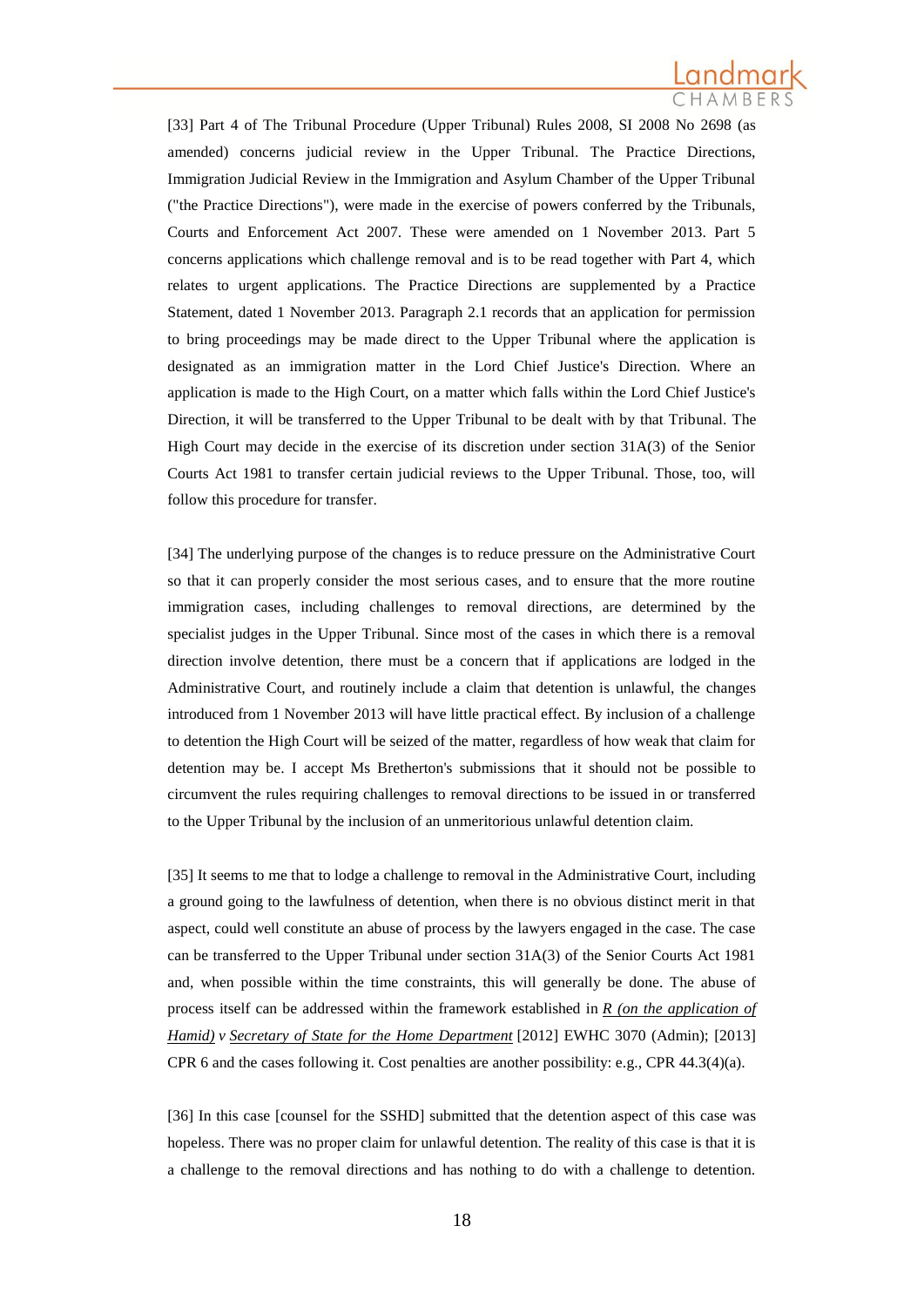

That, in her submission, was demonstrated by the letter sent by the claimant's representatives on 18 November 2013, in which no reference was made to unlawful detention. What in my view just saves the detention challenge from being without obvious distinct merit is Dr Goldwyn's report, or at least the circumstances in which it arrived with the claimant's representatives on 18 November, when he was to be removed the following day. As I have said Dr Goldwyn's report must be considerably discounted in light of the reliance upon the discredited accounts of the claimant. However, she did raise concerns about the effect on the claimant of detention. Putting those concerns alongside Judge Sacks' findings, and the claimant's immigration factual summary, should have rung alarm bells that there was no obvious distinct merit to an unlawful detention claim. However, the report arrived late in the day and the grounds had to be hurriedly drafted. On this occasion I do not find that the unlawful detention aspect of the claim constitutes an abuse of process. Some may consider this to be unduly generous.

#### Comment

- 31. The decisions in *BA* and in *Ashraf* appear to pull in different directions and, particularly given the pressured circumstances in which challenges to RDs are often commenced, taken together, may confront practitioners with real difficulties. On the one hand, a failure to pursue a meritorious detention challenge at the same time as a challenge to RDs without good reason could, following *BA*, result in a subsequent detention claim being struck out as an abuse (with the representative facing potential liability in negligence). On the other hand, pursuit of a detention challenge alongside a challenge to RDs could, on one reading of *Ashraf*, result in serious sanctions being visited upon representatives if the detention aspect of the claim is found to lack 'obvious distinct merit'.
- 32. Where it is proposed to withdraw JR proceedings, claimants can protect themselves from the consequences of *BA* by seeking an undertaking from the Secretary of State, recorded in the preamble to a consent order, that no abuse point will be taken if a civil claim challenging detention is in due course brought. Great care must be taken to ensure any agreement is appropriately expressed.
- 33. As to the decision in *Ashraf*, a number of points can be made:
	- a. First, the guidance on the consequences of bringing a claim that lacks "*obvious distinct merit*" is *obiter*. Mr Ashraf's claim was not such a case.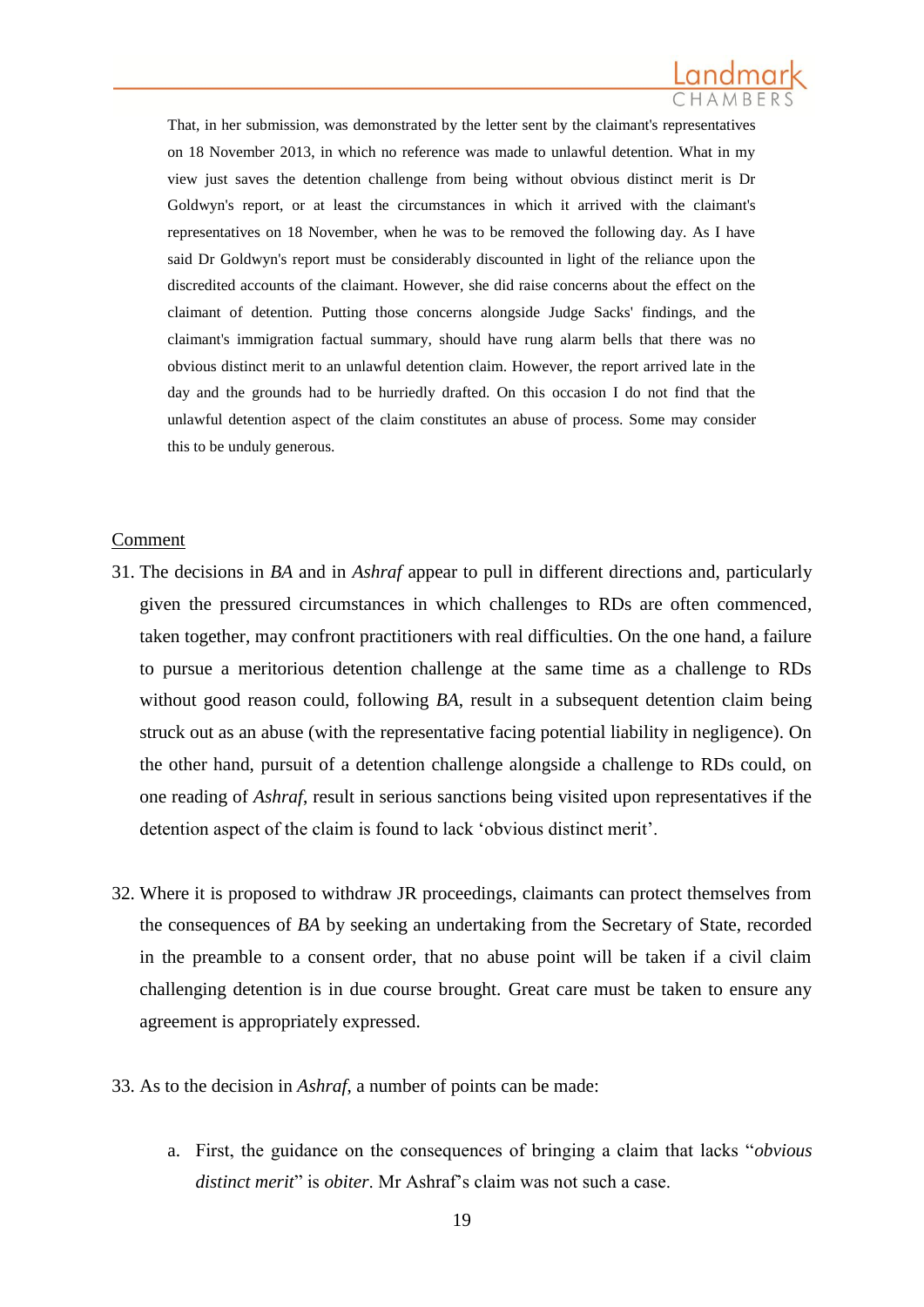- b. Second, the judge considered that Mr Ashraf's claim did not lack obvious distinct merit, notwithstanding he clearly thought it was very weak;
- c. Third *Ashraf* cannot change the threshold for JR permission, which is simply arguability. $10$
- d. A JR claim is not abusive just because it is held to be unarguable.
- e. It would be very surprising if the simple fact of challenging removal made it harder to challenge the legality of detention than would otherwise be the case. If a detention challenge, brought in isolation, would not be an abuse of process it cannot be the case that it becomes abusive simply because it is raised at the same time as a removal challenge.
- f. The reference to "*distinct*" merit cannot mean merit "*distinct*" from the merit of the removal challenge. Where there are grounds for alleging a proposed removal is unlawful, these may be highly material to (or, indeed, determinative of) a challenge to the legality of detention.
- g. *Ashraf* appears to be directed to claims where a baseless and/or unparticularised detention challenge is used as a pretext for issuing a claim in the Administrative Court that should have been issued in the Upper Tribunal. It is suggested it should be strictly limited in its application to such cases. Practitioners can guard against the risks arising from *Ashraf* by ensuring that, where removal and detention are challenged together, the detention challenge is properly evidenced and pleaded in appropriate detail, with reference to the relevant legal principles.

### *VENUE FOR POST-RELEASE CHALLENGES: SWARAN & DK*

1

<sup>10</sup> *IRC v Federation of Self-Employed and Small Businesses* [1982] AC 617 *per* Lord Diplock at 644A: 'If, on a quick perusal of the material then available, the court thinks that it discloses what might on further consideration turn out to be an arguable case in favour of granting to the applicant the relief claimed, it ought, in the exercise of a judicial discretion, to give him leave to apply for that relief.'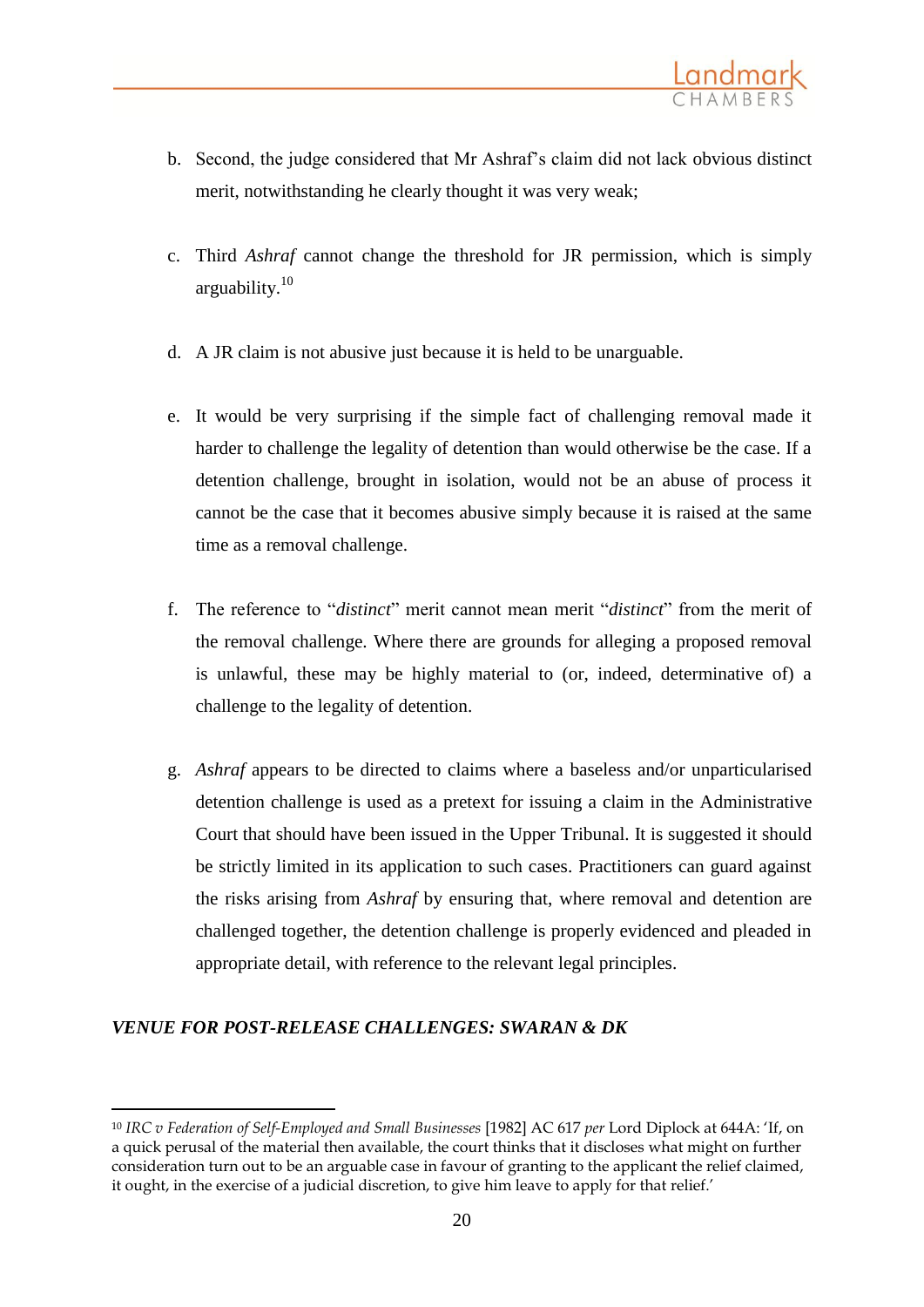

34. The Administrative Court has made very clear in recent months that, in light of the pressures it faces, post-release claims should ordinarily be transferred to / issued in the QBD (or, as the case may be, the County Court). Thus, in *Swaran v SSHD* [2014] EWHC 1062 (Admin), Dingemans J said this at [30]-[34]:

30 The real relief sought in this action is a claim for damages for wrongful detention. Claims for damages alone may not be brought in the Administrative Court, see CPR 54.3(2) ( *"a claim for judicial review may include a claim for damages … but may not seek such a remedy alone"* ) and *D and others v Home Office [2005] EWCA Civ 38; [2006] 1WLR 1003* at paragraphs 58 and 105. In this case the Claimant claimed a declaration that the past detention was unlawful so that the action was properly constituted pursuant to CPR 54.3(1), but in reality the claim for a declaration added nothing to the claim for damages.

31 It is important not to encourage arid disputes about the Court in which disputes should be properly commenced. On the other hand it is relevant to note that the Administrative Court seeks to make speedy decisions auditing the legality of decision making. The procedures of the Administrative Court are not best suited to determine contested historic events where disclosure and cross-examination of witnesses will be relevant.

[…]

33 As is well known, the Administrative Court is very heavily listed. It would be unfortunate if, as a result of recent changes made to the allocation of business between the Administrative Court and the Upper Tribunal (Immigration and Asylum Chamber), cases auditing the legality of current decision making were replaced by actions which were in reality claims only for damages for wrongful detention well within the jurisdiction of the County Court.

34 The position is obviously different in circumstances where there is a challenge to ongoing detention, see *BA and others v Secretary of State for the Home Department [2012] EWCA Civ 944* .

35. In *Swaran* the judge was specifically commenting on the venue for commencing a claim. However, it is suggested that his comments apply with equal force to the venue in which a claim is continued following a change in circumstances which means that the unique jurisdiction of the Administrative Court is no longer required to resolve the issues in play. *R (DK) v SSHD* [2014] EWHC 3257 (Admin) was a claim which began whilst the claimant was detained but continued following his release. The judge noted at [4] that "*[f]ollowing [the Claimant's] release, there was an application for the matter to be*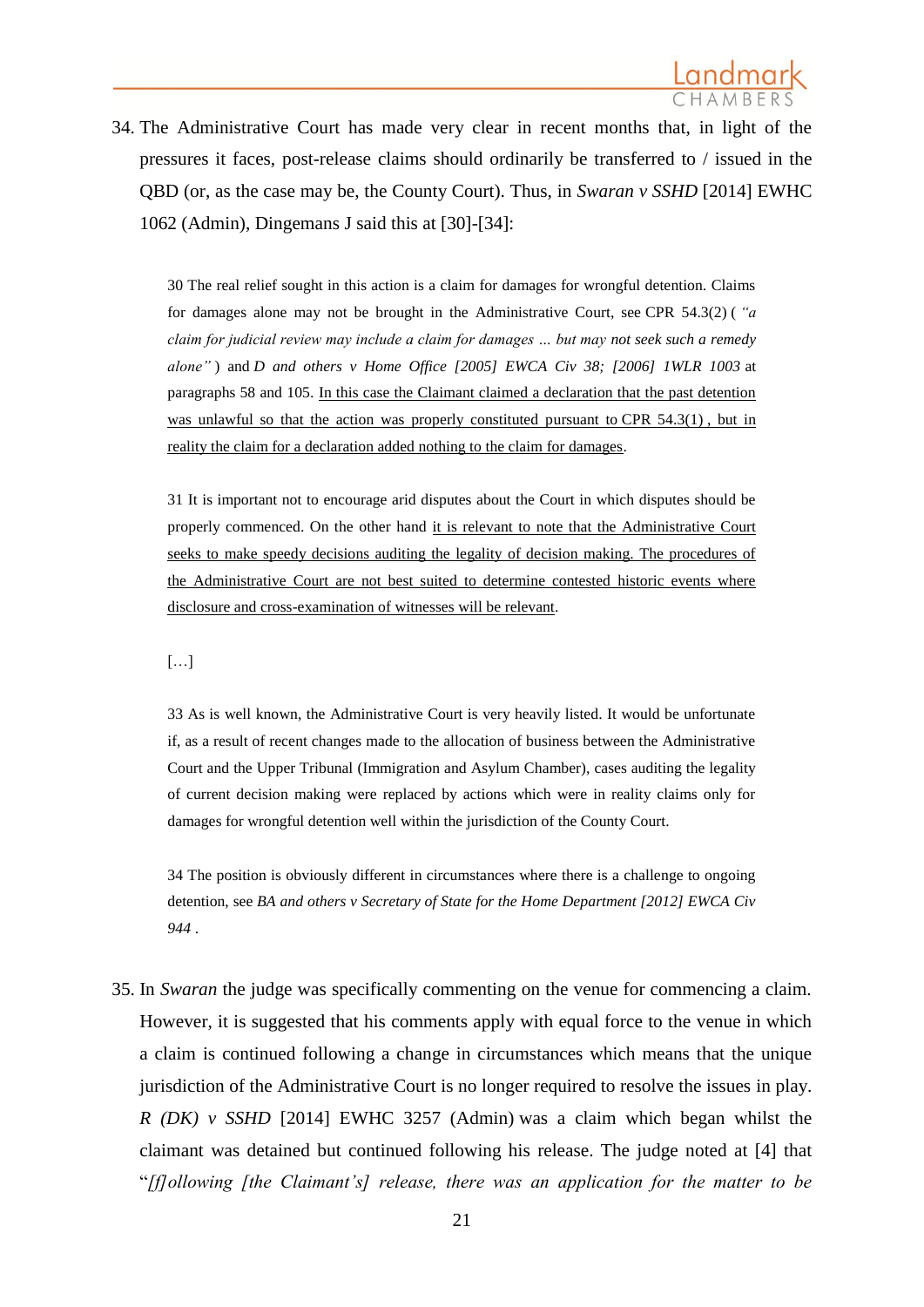*transferred to the Queen's Bench List. However, exceptionally, this case was allowed to remain in the Administrative Court list because of the legal issues raised.*" Having said that, however, he went on draw attention at [5] to the "*pertinent general observations*" of Dingemans J in *Swaran* at [31]. The clear implication is that, in future, once a claimant is released, transfer will be the most appropriate course save where legal issues of unusual complexity or importance particularly suited to determination in the Administrative Court arise.

### *COSTS IN HARDIAL SINGH CHALLENGES*

- 36. Whilst every case will turn on its own facts, two recent decisions involving claims in which a claimant secured release and succeeded in making good a damages claim under *Hardial Singh*, albeit for a shorter period than that for which the claimant contended, have resulted in 100% costs orders against the Secretary of State.
- 37. In *Belfken v SSHD* [2013] EWHC 4658 (Admin) the claimant sought release from detention and damages for false imprisonment for the whole of his detention from 18 March 2013 until the hearing on 18 September 2013. The claim was resisted in full. The judge found detention unlawful and ordered his release. He concluded that the claimant was entitled to substantial damages for only the final 37 days of his 6 month detention (at [20]). The SSHD conceded some liability in costs, proposing she pay 70%. The judge rejected this (see at [77]-[78]) stating (at [78]): "*It cannot be, in my judgment, even submitted on a tentative basis that the case would have been approached any differently had the claimant simply claimed unlawful detention from the middle of August.*" The claimant recovered his costs in full.
- 38. In *Rahman v SSHD* [2014] EWHC 1640 (Admin) the Court considered the approach to costs in similar circumstances, involving a longer period of detention. The Secretary of State had also argued that the Claimant's non-cooperation should be reflected in a reduced order for costs. The judge said this:

[7] In these proceedings the Claimant sought his liberty and his release from detention and was successful in doing so as from the 13th September. In these circumstances he clearly was the successful party as at that date and is entitled to 100% of his costs up to that date.